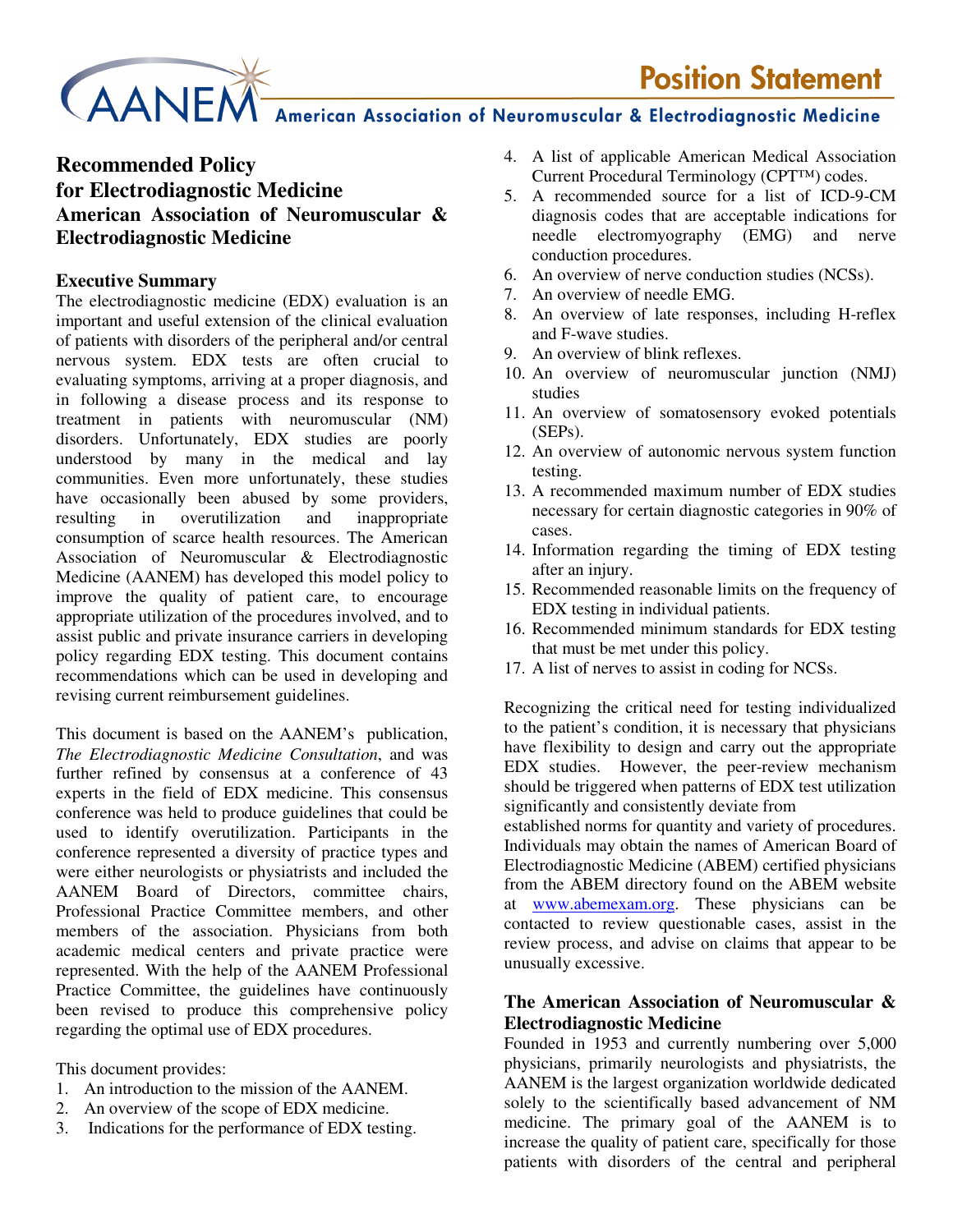nervous systems, the NM junction, and skeletal muscle by contributing to steady improvement in the methods of diagnosing and treating patients with disorders of muscle and nerve. This goal is accomplished through programs in education, research, and quality assurance.

The AANEM publishes a wide range of educational material and sponsors annual didactic programs, symposia, courses, and workshops. The AANEM informs its members about both basic and clinical research activities in EDX medicine and NM diseases through its annual meeting sessions, the journal *Muscle & Nerve*, CD-ROMs, monographs, case reports, and other educational material. In so doing, the AANEM fosters the conduct of and enhances the quality of this research. The AANEM also offers EDX and NM Training Program Self-Assessment Examinations annually. These examinations are educational tools which are often used by training programs for their residents, fellows, and faculty members. The examinations offer an opportunity for individuals to assess their knowledge of EDX or NM medicine.

The ABEM is an independent credentialing body in EDX medicine. Although it is organized and operated as a committee of the AANEM, it is completely autonomous for purposes of credentialing criteria and procedures. The ABEM's goal is to enhance the quality of patient care through a voluntary certification process and thereby serve the public interest. The ABEM holds an annual examination through which candidates are able to assess their level of competence.

The ABEM operates a Maintenance of Certification Program to provide a mechanism for ABEM Diplomates to demonstrate their continuing education in EDX medicine as they keep up-to-date with this medical specialty. Diplomates are expected to demonstrate current medical knowledge and clinical problem-solving skills in periodic recertification examinations. Certification is limited to 10 years. The first time-limited certificates were issued in 1994.

The AANEM is committed to the development of medically sound and clinically relevant guidelines for EDX medicine. This is accomplished through literature review, expert opinion, and consensus of AANEM leaders and committee members, as well as input from the general membership and other experts in the field. Practice guidelines, technology reviews, consensus statements, and position statements are available free of charge at www.aanem.org.

#### **Scope of Electrodiagnostic Medicine**

Patients are referred for EDX studies by neurologists and physiatrists trained in NM diagnosis, as well as by internists, primary care physicians, neurological and orthopaedic surgeons, and other healthcare providers. The AANEM has published *Referral Guidelines for Electrodiagnostic Medicine Consultations* to assist primary care physicians in determining if referral for an EDX evaluation could be useful for their patients. Some patients are referred for EDX testing with a provisional diagnosis; others are not. Many patients are referred with merely symptoms and/or clinical findings and there is an expectation that the EDX physician will be able to arrive at the correct diagnosis only after the completion of the EDX evaluation.

After taking a history and examining the patient, the physician develops a working diagnosis that may modify the referral diagnosis. The physician's working diagnosis may also be modified as the study proceeds. A number of tests may be needed to address the referral and working diagnoses, and to arrive at the correct final diagnosis. A final diagnosis does not reflect either the decision-making process or the work performed that led to the diagnosis being established.

Furthermore, EDX testing does not always establish an etiologic diagnosis. When "rule-out" diagnoses are not accepted, only a symptomatic diagnosis (e.g., ICD-9-CM code 729.5 "pain in limb" or 782.0 "disturbance in skin sensation") can be coded regardless of the work involved in performing the EDX evaluation.

EDX studies are performed by physicians, almost exclusively neurologist and physiatrists, as part of an EDX evaluation. The AANEM believes that nonphysician providers, including physical therapists, chiropractors physician assistants, and others, lack the appropriate training and knowledge to perform and interpret EMG studies and interpret NCSs. The AANEM believes that these providers, along with END technologists, may perform NCS with direct physician supervision. EDX evaluations include history-taking, appropriate physical examination, and the design, performance, and interpretation of EDX studies. These evaluations usually take a minimum of 30 minutes to perform and can take up to 2 hours or more in particularly complicated clinical situations. Other healthcare professionals sometimes participate, either by assisting the EDX physician or by performing the NCSs under direct physician supervision.

EDX medicine includes a variety of EDX studies, including NCSs (CPT codes 95900-95905), EMG (CPT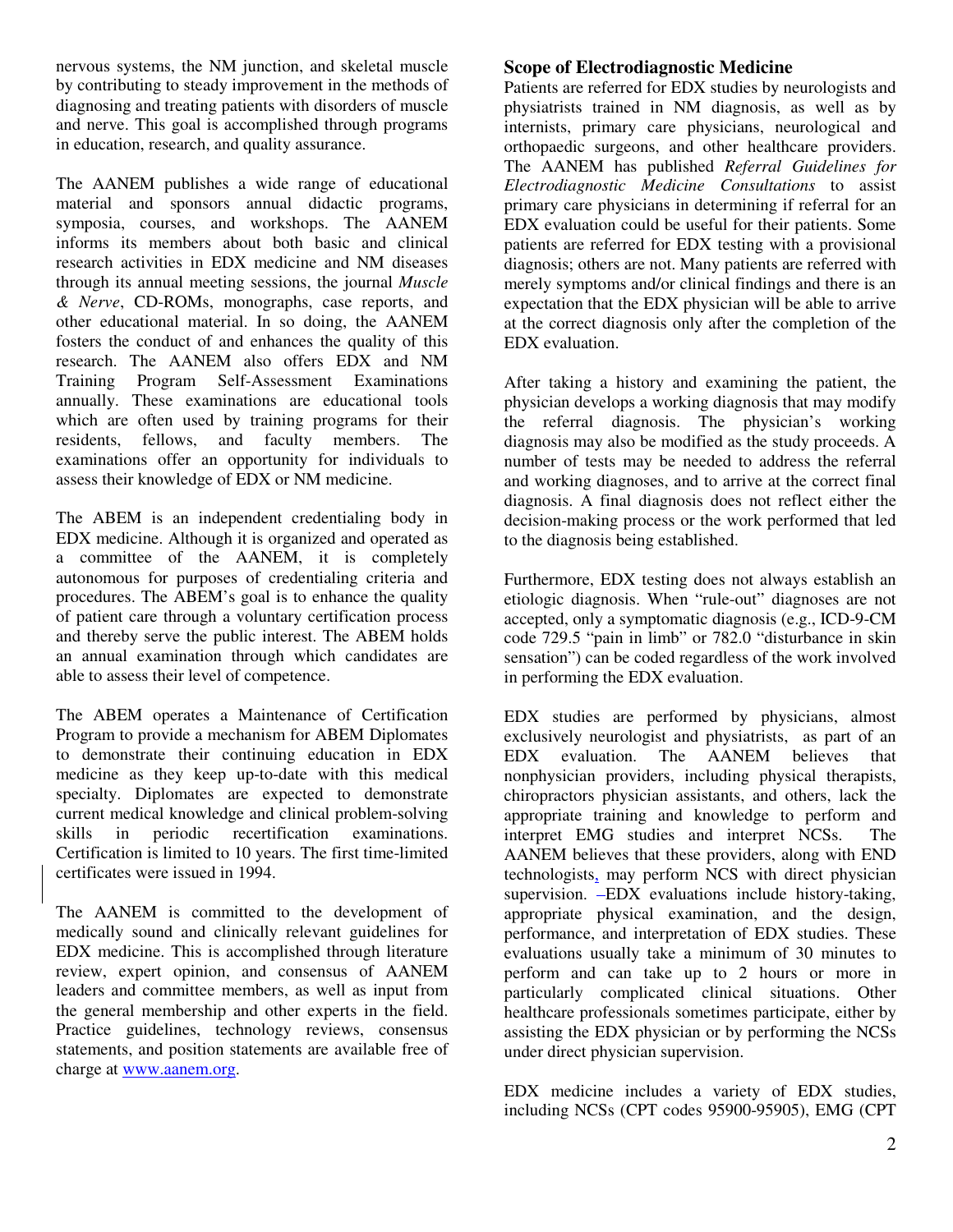codes 95860-95872), NMJ testing (CPT code 95937), and other specialized studies. EDX studies are an important means of diagnosing motor neuron diseases, myopathies, radiculopathies, plexopathies, neuropathies, and NMJ disorders (e.g., myasthenia gravis and myasthenic syndrome). EDX studies are also useful when evaluating tumors involving an extremity, the spinal cord, and/or the peripheral nervous system, and in neurotrauma, low-back pain, and spondylosis and cervical and lumbosacral disc diseases.

Although a common problem such as tingling and numbness in the hand and arm (which could be due to lesions in the brain, spinal cord, cervical roots, brachial plexus, or nerves in the upper extremities) may be studied in a similar way by many EDX physicians, there is no single universally accepted specific protocol or set of procedures employed for each diagnostic category. Instead, the EDX physician must continually reassess the findings encountered during the performance of the EDX testing; this new information may require modification of the initial study design to include other unplanned procedures and may require consideration of different alternative diagnostic possibilities. The EDX evaluation is not just a standard "test" like an electrocardiogram (EKG). EKG testing involves only recording techniques performed by a set protocol and is routinely delegated to nonphysician technical personnel for later interpretation by the physician. The EDX physician does not "read" needle EMGs; he or she is integrally involved in performing a detailed study.

EDX studies are individually designed by the EDX physician for each patient. The examination design is dynamic and often changes during the course of the study in response to new information obtained. The accuracy of needle EMG testing is dependent on the skill of the examiner. The diagnostic interpretation of the needle EMG examination takes place during the performance of the test. Thus, this evaluation constitutes the practice of medicine. For these reasons, it is the position of the AANEM, along with the American Medical Association, the American Academy of Neurology, the American Academy of Physical Medicine and Rehabilitation, and the Department of Veterans Affairs (Veteran's Administration), the state legislatures of New Jersey and Michigan, as well as many state medical boards, that only physicians (MD or DO) should perform needle EMG examinations.

EDX physicians receive training during residency and/or in special EDX fellowships after residency devoted to the performance of these studies and their interpretation. Knowledge of EDX medicine is necessary to pass the

board examinations given by the American Board of Physical Medicine and Rehabilitation and the American Board of Psychiatry and Neurology. In addition, there are two examinations specifically emphasizing EDX medicine that are available to physicians who are qualified by training and experience: The American Board of Electrodiagnostic Medicine examination and the American Board of Psychiatry and Neurology's subspecialty certification in Clinical Neurophysiology examination.

For these reasons, the AANEM has traditionally held the position that the only person who can responsibly determine the appropriate tests to investigate a particular patient's clinical symptoms is the physician performing the EDX evaluation. The AANEM recognizes, however, that there is potential for overuse of some EDX procedures by individual providers and that judgments and decisions must be made regarding reimbursement policies for EDX testing. The approach of establishing limits on the number of procedures reimbursed per diagnostic category is fraught with difficulty.

A large number of limits are needed since there are many diagnostic categories. There is little relevant scientific literature on such limits; therefore, alternative approaches are preferable. For example, the peer-review mechanism can be triggered when patterns of EDX test utilization significantly and consistently exceed regional norms (for example, utilization of EDX testing above the 90% level).

This latter approach effectively limits abuse while still permitting the physician the latitude to use his or her best clinical judgment in evaluating the patient in order to provide the best, most cost-efficient patient care. It is the AANEM's desire that this model policy will be given serious consideration when revisions are made to reimbursement policies, so that policies recognize the high standards of practice currently existing in the medical community.

#### **Indications**

EDX testing is used to evaluate the integrity and function of the peripheral nervous system (most cranial nerves, spinal roots, plexi, and nerves), NMJ, muscles, and the central nervous system (brain and spinal cord). EDX testing is performed as part of an EDX evaluation for diagnosis or as follow-up of an existing condition. EDX studies can provide information to:

- 1. Identify normal and abnormal nerve, muscle, motor or sensory neuron, and NMJ functioning.
- 2. Localize region(s) of abnormal function.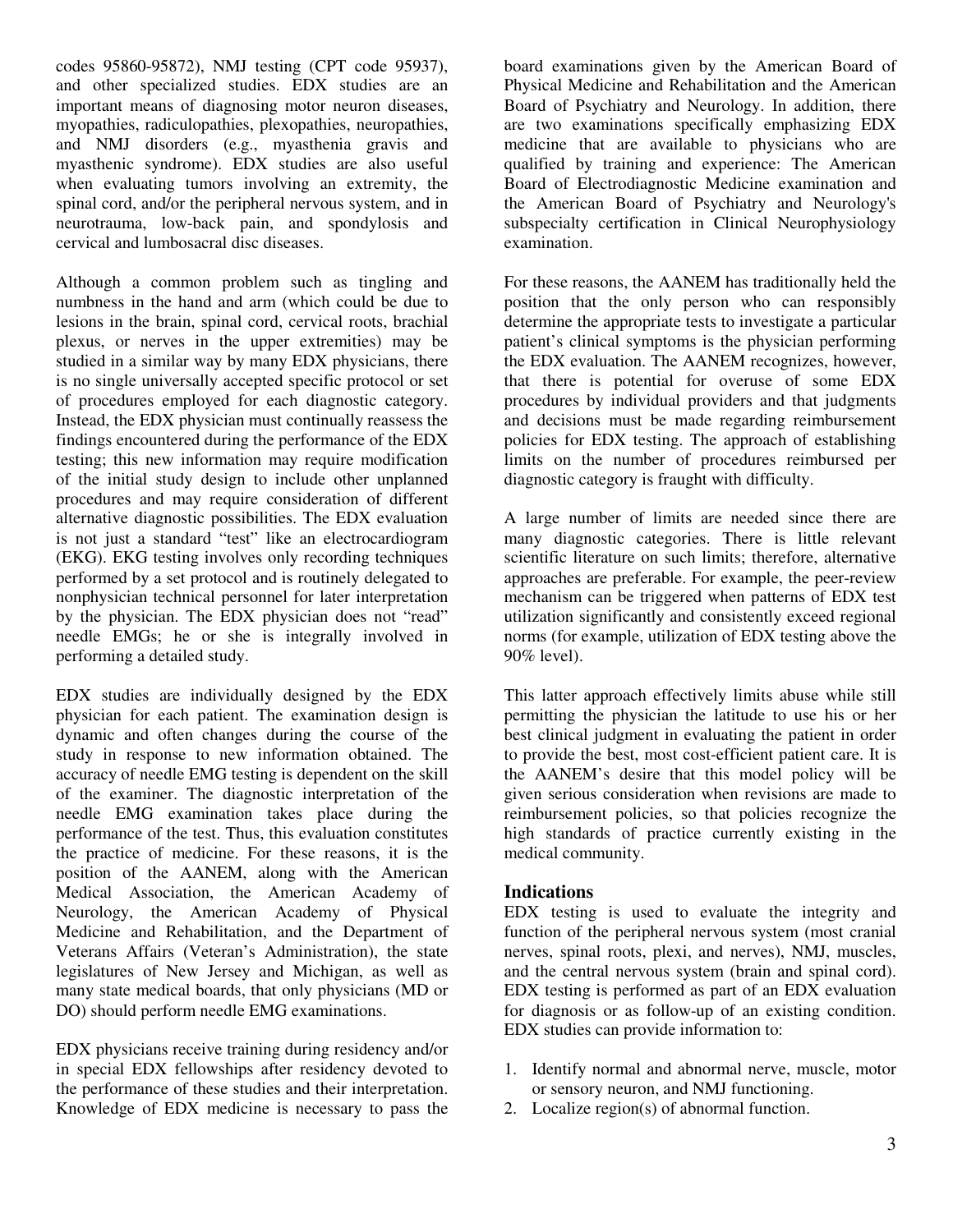- 3. Define the type of abnormal function.
- 4. Determine the distribution of abnormalities.
- 5. Determine the severity of abnormalities.
- 6. Estimate the date of a specific nerve injury.
- 7. Estimate the duration of the disease.
- 8. Determine the progression of abnormalities or of recovery from abnormal function.
- 9. Aid in diagnosis and prognosis of disease.
- 10. Aid in selecting treatment options.
- 11. Aid in following response to treatment by providing objective evidence of change in NM function.
- 12. Localize correct locations for injection of intramuscular agents (e.g., botulinum toxin).

#### **Current Procedural Terminology Codes in Electrodiagnostic Medicine**

This document applies to the following CPT codes:

#### **Code: Descriptor**

51785: Needle electromyography (EMG) studies of anal or urethral sphincter, any technique

51792: Stimulus evoked response (e.g., measurement of bulbocavernosus reflex latency time)

95860: Needle electromyography; one extremity, with or with out related paraspinal areas

95861: Needle electromyography; two extremities, with or without related paraspinal areas

95863: Needle electromyography; three extremities, with or without related paraspinal areas

95864: Needle electromyography; four extremities, with or without related paraspinal areas

95865: Needle electromyography; larynx

95866: Needle electromyography; hemidiaphragm

95867: Needle electromyography; cranial nerve supplied muscle(s), unilateral

95868: Needle electromyography; cranial nerve supplied muscles, bilateral

95869: Needle electromyography; thoracic paraspinal muscles (excluding T1 or T12)

95870: Needle electromyography; limited study ofmuscles in one extremity or non-limb (axial) muscles (unilateral or bilateral), other than thoracic paraspinal, cranial nerve supplied muscles, or sphincters

95872: Needle electromyography using single fiber electrode, with quantitative measurement of jitter, blocking and/or fiber density, any/all sites of each muscle studied

95873: Electrical stimulation for guidance in conjunction with chemodenervation (List separately in addition to code for primary procedure)

95874: Needle electromyography for guidance in conjunction with chemodenervation (List separately in addition to code for primary procedure)

95900: Nerve conduction, amplitude and latency/velocity study, each nerve; motor, without Fwave study

95903: Nerve conduction, amplitude and latency/velocity study, each nerve; motor, with F-wave study

95904: Nerve conduction, amplitude and latency/velocity study, each nerve; sensory (Use the List of Nerves on pages 15 and 16 to properly code 95900, 95903, and/or 95904)

95905: Motor and/or sensory nerve conduction, using preconfigured electrode array(s), amplitude and latency/velocity study, each limb, includes F-wave study when performed, with interpretation and report

95920: Intraoperative neurophysiology testing, per hour (List separately in addition to code for primary

procedure)

95921: Testing of autonomic nervous system function; cardiovagal innervation, (parasympathetic

function), including two or more of the following: heart rate response to deep breathing with recorded R-R interval, Valsalva ratio, and 30:15 ratio

95922: Testing of autonomic nervous system function; vasomotor adrenergic innervation, (sympathetic adrenergic function), including beat-to-beat blood pressure and R-R interval changes during Valsalva maneuver and at least 5 minutes of passive tilt

95923: Testing of autonomic nervous system function; sudomotor, including one or more of the

following: quantitative sudomotor axon reflex test (QSART), silastic sweat imprint, thermoregulatory

sweat test, and changes in sympathetic skin potential.

95925: Short-latency somatosensory evoked potential study, stimulation of any/all peripheral nerves or skin sites, recording from the central nervous system; in upper limbs

95926: Short-latency somatosensory evoked potential study, stimulation of any/all peripheral nerves or skin sites, recording from the central nervous system; in lower limbs

95927: Short-latency somatosensory evoked potential study, stimulation of any/all peripheral nerves or skin sites, recording from the central nervous system; in the trunk or head

95928: Central motor evoked potential study (transcranial motor stimulation); upper limbs

95929: Central motor evoked potential study (transcranial motor stimulation); lower limbs

95933: Orbicularis oculi (blink) reflex, by electrodiagnostic testing

95934: H-reflex, amplitude and latency study; record gastrocnemius/soleus muscle

95936: H-reflex, amplitude and latency study; record muscle other than gastrocnemius/soleus muscle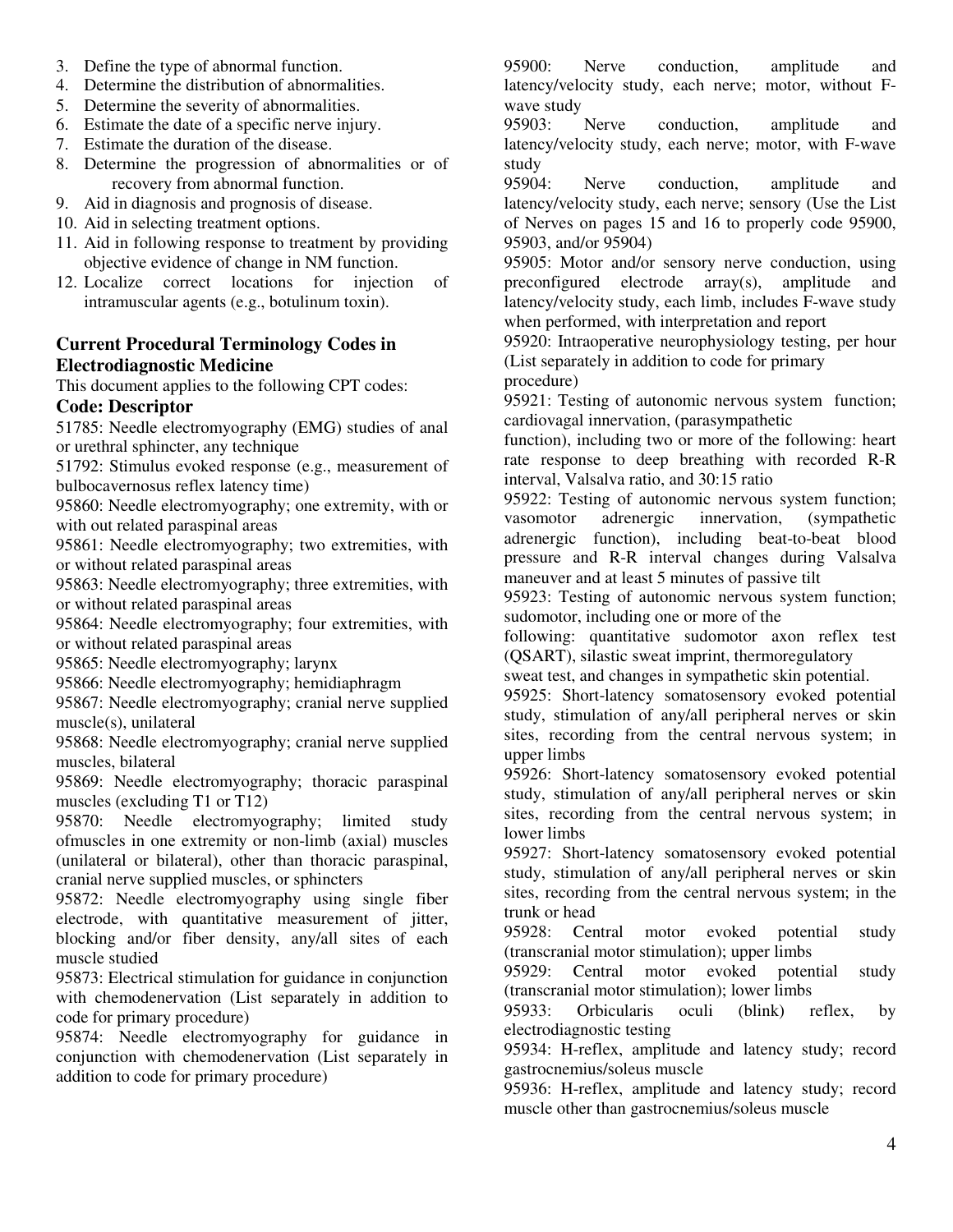95937: Neuromuscular junction testing (repetitive stimulation, paired stimuli), each nerve, any one method

#### **Acceptable Diagnostic Codes**

The AANEM publishes a coding guide that contains ICD-9-CM codes of relevance to EDX medicine. Because EDX testing in some patients does not establish an etiologic diagnosis, any list of ICD-9-CM codes for EDX testing must include symptom codes (such as weakness, pain, or altered sensation), as well as codes for defined diseases.

#### **CPT Codes 95900-95904: Nerve Conduction Studies Overview**

1. NCSs (CPT codes 95900-95904) are performed to assess the integrity and diagnose diseases of the peripheral nervous system. Specifically, they assess the speed (conduction velocity, and/or latency), size (amplitude), and shape of the response. Pathological findings include conduction slowing, conduction block, no response, and/or low amplitude response. NCS results can assess the degree of demyelination and axon loss in the segments of the nerve studied. This portion of the EDX evaluation is performed by the physician alone or by a trained allied health professional under direct supervision of a physician trained in EDX medicine.

2. A typical NCS examination includes the following:

a. Development of a differential diagnosis by the EDX physician, based upon appropriate history and physical examination.

b. NCS of a number of nerves by recording and studying the electrical responses from peripheral nerves or the muscles they innervate, following electrical stimulation of the nerve. Usually surface electrodes are used for both stimulation and recording, though needle electrodes may be required in special cases.

c. Completion of indicated needle EMG studies (see below) to evaluate the differential diagnosis and to complement the NCSs.

3. Motor, sensory, and mixed NCSs and late responses (F-wave and H-reflex studies) are frequently complementary and performed during the same patient evaluation.

4. Although the stimulation of nerves is similar across all NCSs, the characteristics of motor, sensory, and mixed NCSs are different and are discussed separately below. In each case, an appropriate nerve is stimulated and recording is made either from the appropriate nerves or from muscle supplied by the motor nerve.

a. Motor NCSs (CPT codes 95900 and 95903) are performed by applying electrical stimulation at various points along the course of a motor nerve while recording the electrical response from an appropriate muscle. Response parameters include amplitude, latency, configuration, and motor conduction velocity.

b. Sensory NCSs (CPT code 95904) are performed by applying electrical stimulation near a nerve and recording the response from a distant site along the nerve. Response parameters include amplitude, latency, configuration, and sensory conduction velocity.

c. Mixed NCS (CPT code 95904-this may still be used to code for mixed studies, even though the reference to "mixed" was dropped from the descriptor) are performed by applying electrical stimulation near a nerve containing both motor and sensory fibers (a mixed nerve) and recording from a different location along that nerve that also contains both motor and sensory nerve fibers. Response parameters include amplitude, latency, configuration, and both sensory and motor conduction velocity.

5. NCS reports should document the nerves evaluated, the distance between the stimulation and recording sites, the conduction velocity, latency values, and amplitude. The temperature of the studied limbs may be included. A final diagnosis, which, in some cases, may be a symptom diagnosis or a diagnosis of normal, is then made.

It is possible to include a hard copy of these studies as part of the medical chart; however, in most situations it does not add useful information to the report of the EDX physician. Requiring hard copy as a condition for reimbursement is generally unnecessary and burdensome. A legitimate reason to make a request for the hard copy of neurophysiological data is to permit an independent expert to review the original material to provide an independent interpretation of the findings. There are clinical (second opinion) and medical-legal (dispute over the diagnosis) situations in which this type of review is indicated, although there are limitations to later interpretation of the hard copy. Other reasons for requesting hard copy may be if questions of overutilization are at issue, or significant concerns exist regarding fraud and abuse. Anyone requiring hard copy of neurophysiologic data must notify the physician ahead of time, as many physicians do not store this data. 6. The number of nerves tested should be the minimum

necessary to address the clinical issue. In almost all studies, this will appropriately include evaluation of 1 or more nerves that have normal test results.

7. Because the EDX evaluation is tailored to the individual patient, it is inappropriate to identify set numbers of acceptable studies for a given diagnosis. However, practice parameters and professional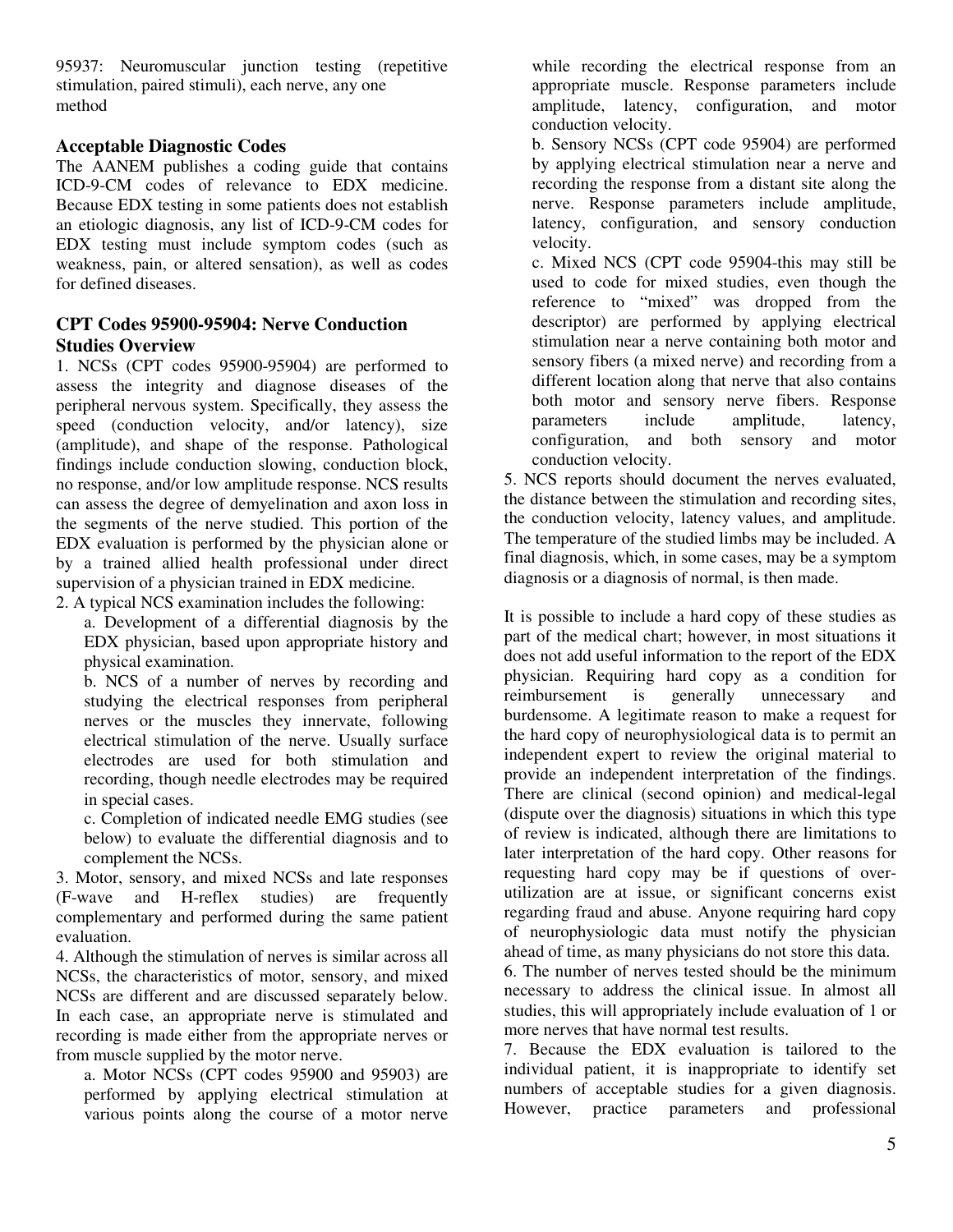guidelines define general principles, and the AANEM's *The Electrodiagnostic Medicine Consultation* is useful in this regard. One mechanism for gauging utilization is to compare a practitioner's practice patterns against other physicians. Physicians who regularly (>10% of the time) differ from established norms might be asked to provide information about the characteristics of their patient population or practice style.

8. The CPT descriptor language, "Report 95900, 95903, and/or 95904 only once when multiple sites on the same nerve are stimulated or recorded" clarifies that "1 nerve" in the 3 nerve conduction CPT codes includes all different stimulation sites along the individual motor, sensory, or mixed nerves that are tested. To qualify as a single NCS refer to the List of Nerves at the end of the document. Each line on the list of nerves refers to a different nerve and should be billed as an individual unit. It is inappropriate to bill more than one unit for "inching" or studying the same nerve by moving the stimulating electrode closer to the recording electrode. It should be noted that most nerves have a contralateral counterpart; bilateral testing is often necessary for comparison purposes and the nerve on each side may be billed separately. In addition, motor (CPT code 95900 or 95903), sensory (CPT code 95904), and mixed sensory (CPT code 95904) studies on an individual nerve are appropriately carried out and billed separately.

9. CPT codes 95903 and 95900 may appropriately be billed together for the same patient on the same day of service when multiple nerves are tested, some with and some without F waves, because in that case they describe 2 distinct and independent services provided on the same day. However, CPT codes 95903 and 95900 cannot be billed together for the same nerve in a given patient on a given day. It is appropriate to add modifier - 59 when billing 95900 and 95903 to indicate separate and distinct procedures on the same patient on the same day.

#### **CPT Code 95905: Nerve Conduction with Preconfigured Electrode Array(s)**

1. Technical and reporting aspects of NCSs described in items 1, 2, and 7 of the NCS Overview above apply to studies performed with preconfigured electrode array(s).

2. 95905 may be reported only once per limb studied and cannot be used in conjunction with codes for nerve conduction or H-reflex studies, as indicated in the parenthetical notes following code 95905.

#### **CPT Codes 95860-95870: Needle Electromyography Overview**

1. Needle EMG (CPT codes 95860-95870) is performed to exclude, diagnose, describe, and follow diseases of the peripheral nervous system and muscle. Needle EMG refers to the recording and study of electrical activity of muscle using a needle electrode. This portion of the EDX evaluation should always be performed by the physician.

2. A typical EMG examination includes the following:

a. Development of a differential diagnosis by the EDX physician, based upon appropriate history and physical examination.

b. Completion of indicated NCSs (see above) to evaluate the differential diagnosis and to complement the needle EMG studies.

c. Needle EMG testing of selected muscles. This is accomplished by inserting a needle electrode into appropriate muscles, one at a time. The needle electrode allows the muscle's electrical characteristics at rest and during activity to be interpreted by the EDX physician. This interpretation includes analysis of oscilloscope tracings and the characteristic sounds produced by electrical potentials. The final interpretation of the study is a synthesis by the EDX physician of the patient's history, physical examination, and the preceding and following portions of the study.

3. The muscles studied will vary depending upon the differential diagnosis and the ongoing synthesis of new information obtained by the EDX physician while the test is being performed.

4. Needle EMG studies are interpreted in real time, as they are being performed. Most electromyographic machines are unable to permanently copy the sounds produced during needle EMG testing. In addition, it is difficult and quite expensive to permanently copy needle EMG oscilloscope tracings. For this reason, these tracings should not be required.

5. Normal findings and abnormalities uncovered during the study are documented and interpreted. Needle EMG reports should document the muscles tested, and report the presence and type of spontaneous activity, as well as the characteristics of the voluntary unit potentials. A final diagnosis, which, in some cases, may be a symptom diagnosis or a diagnosis of normal, is made.

#### **CPT Codes 95860-95864: Extremity Needle Electromyography Studies**

1. One unit of service, billed with any of the codes, 95860-95864 includes all muscles tested in a particular extremity or extremities, with or without related paraspinal muscles. In some instances, evaluation of the paraspinal musculature may either be contraindicated or not feasible. Some examples may include but are not limited to: (1) patients with disorders of coagulation or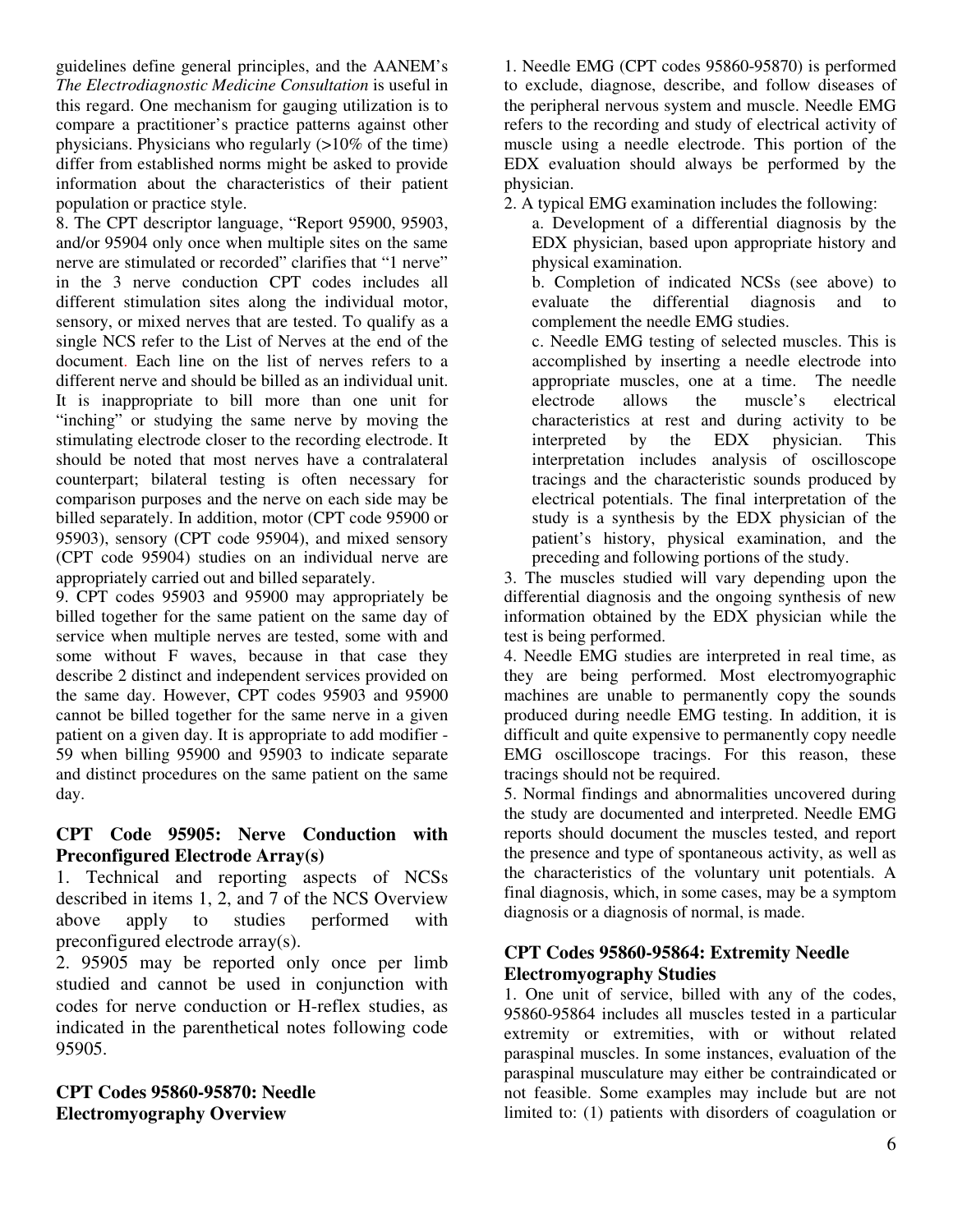on anticoagulation medications, (2) history of surgery in paraspinal muscles, (3) infection in the paraspinal muscle region, (4) patient refusal, (5) inability to position a ventilator-dependent patient, and (6) diagnosis of a condition which eliminates the need to evaluate paraspinal muscles.

The ultimate decision about the indication for paraspinal examination should be left to the EDX physician, as is the decision about what other muscles should be examined.

2. Only 1 unit of service of codes 95860-95864 may be reported per patient for a given examination.

3. CPT codes 95860-95864 should be used for reporting complete studies of the extremities. These codes require evaluation of extremity muscles innervated by 3 nerves (for example, radial, ulnar, median, tibial, peroneal, femoral, not sub-branches) or 4 spinal levels, with a minimum of 5 muscles studied per limb.

4. Codes 95860-95864 can appropriately be reported in combination with CPT code 95869 (Needle combination with CPT code 95869 (Needle electromyography; thoracic paraspinal muscles) only if paraspinals between T3-T11 are studied. If this occurs in more than 20% of cases, the payer may wish to consult with the provider in order to better understand the necessity of performing both of these tests. CPT code 95869 may not be billed with CPT codes 95860-95864 if only T1 and/or T2 are studied when an upper extremity was also studied.

5. The physician's report should identify the muscles tested. Characteristics of the examination should be noted as described in the overview of needle EMG above.

**CPT Code 95865: Needle Electromyography,**  Larynx1. CPT code 95865 is used to report needle examination of the larynx.

2. Because needle EMG of the larynx is typically performed bilaterally, modifier 50 should not be appended to 95865 for bilateral testing.

3. Modifier 52 should be reported for unilateral testing.

#### **CPT Code 95866: Needle Electromyography, Hemidiaphragm**1. CPT code 95866 is used to report needle examination of the diaphragm.

2. Modifier 50 should be appended to 95866 when testing is performed bilaterally.

#### **CPT Codes 95867 and 95868: Needle Electromyography, Cranial Nerve Supplied Muscles**

1. CPT code 95867 is used for the needle examination of 1 or more muscles supplied by cranial nerves on 1 side

of the body. CPT code 95868 is used for the needle examination of 1 or more muscles supplied by cranial nerves on both sides of the body. These 2 CPT codes should not be reported together.

2. The physician's report should identify the muscles tested. Characteristics of the examination should be noted as described in the overview of needle EMG above.

#### **CPT Code 95869: Needle Electromyography; Thoracic Paraspinal Muscles**

1. CPT code 95869 should be used when exclusively studying thoracic paraspinal muscles.

2. One unit can be billed, despite the number of levels studied or whether unilateral or bilateral.

3. Characteristics of the examination should be noted as described in the overview of needle EMG above.

#### **CPT Code 95870: Needle Electromyography; Limited Study of Muscles in One Extremity or Non-limb (Axial) Muscles (Unilateral or Bilateral), Other Than Thoracic Paraspinal, Cranial Nerve Supplied Muscles, or Sphincters**

1. Code 95870 is used for limited testing of specific muscles during an examination. This code should be used only when the muscles tested do not fit more appropriately under another CPT code.

2. Code 95870 can be billed at 1 unit per extremity. The code can also be used for muscles on the thorax or abdomen (unilateral or bilateral). One unit may be billed for studying cervical or lumbar paraspinal muscles (unilateral or bilateral), regardless of the number of levels tested.

3. Multiple units of CPT code 95870 may be billed in a single study. However, if an individual physician's practice pattern reveals that multiple units of this code are used in more than 20% of the provider's needle EMG studies, the payer may wish to consult with the provider in order to better understand the necessity of providing multiple units of this service. In such cases, peer review of this pattern may be appropriate.

4. The physician's report should identify the muscles tested. Characteristics of the examination should be noted as described in the overview of needle EMG above.

5. CPT code 95870 may be billed with 95860-95864 if a limited study is performed in conjunction with a fulllimb.

## **CPT Code 95872: Single Fiber Electromyography**

1. In single-fiber electromyography (SFEMG), a specially designed needle electrode is used to record and identify action potentials (APs) from individual muscle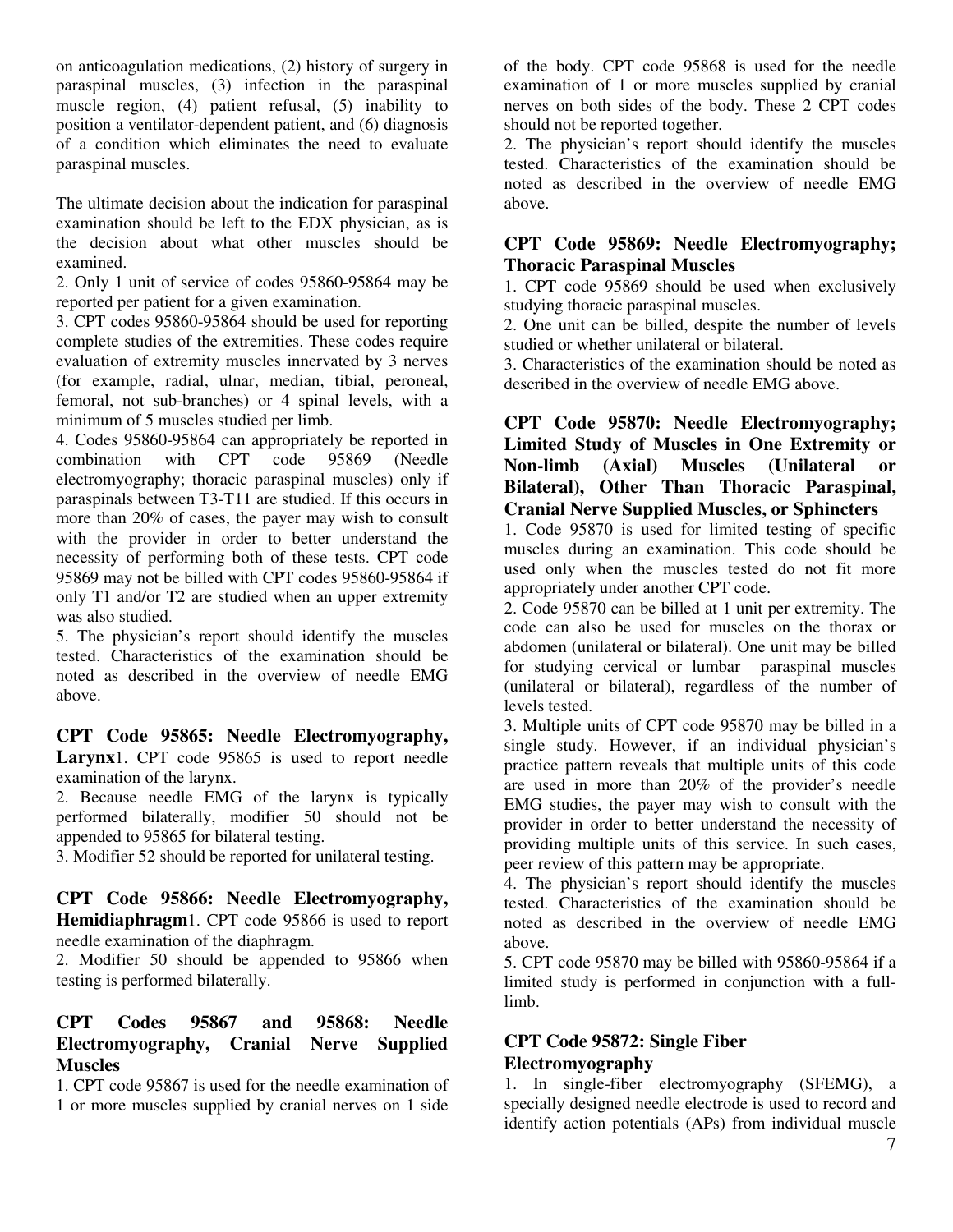fibers. These recordings are used to calculate the NM jitter and the muscle fiber density (FD). Jitter is the variability in time between activation of the motor nerve and generation of the muscle fiber AP, and reflects the normality of nerve-muscle transmission. Jitter may be assessed by measuring the time variability between APs from 2 muscle fibers in the same voluntarily activated motor unit, or by stimulating the motor axon and measuring the variability between stimulus and APs in the responding muscle fibers.

Normal jitter varies among muscles and among muscle fibers within individual muscles, but is generally in the range of 10 to 50 us. To determine if jitter is abnormally increased, statistical analysis is performed on the results from recordings from a population of muscle fibers within each tested muscle. When NM transmission is sufficiently abnormal that nerve activation produces no muscle AP, blocking is seen. Increased jitter, blocking, or both, may occur in a variety of conditions, including primary disorders of NM transmission.

2. FD is a measurement of the mean number of muscle fibers belonging to the same motor unit detected by the SFEMG electrode at a number of different insertion sites during voluntary activation of the motor unit.

3. Needle EMG should be performed in at least 1 clinically involved muscle before attributing pathologic jitter or blocking to a NM transmission disorder.

4. The results of jitter testing in each muscle are reported as the mean jitter among all pairs of APs recorded during voluntary activation (or the mean jitter of all APs recorded during axonal stimulation), the percentage of pairs (or APs) in which blocking was seen, and the percentage of pairs (or APs) in which jitter was normal. FD is reported as the mean number of muscle fibers per motor unit at 20 recording sites for each muscle tested.

5. Jitter and FD may be measured in 1 or more muscles depending on the condition being evaluated and the results of testing.

6. The physician's report should identify the muscles tested. Characteristics of the examination should be noted as described in the overview of needle EMG above, as well as specific discussion about the presence or absence of jitter and other abnormalities in the muscles tested.

#### **CPT Codes 95873 and 95874: Electrical Stimulation and Needle Electromyography for Guidance in Conjunction with Chemodenervation**

1. Electrical stimulation and needle EMG for guidance in conjunction with chemodenervation (CPT codes 95873 and 95874) can be medically necessary to determine the precise localization for needle placement before the drug

or biological is injected. Electrical stimulation or needle EMG should always be performed by the physician.

2. A typical electrical stimulation or needle EMG guidance procedure for chemodenervation includes the following:

a. Determine whether precise localization with electrical stimulation or needle EMG is medically necessary to facilitate delivery of the chemodenervation drug or biological to the appropriate target muscle sites.

b. Electrical stimulation localization. This is accomplished by having the physician attach the stimulating needle electrode and syringe containing the drug or biological to be injected to the stimulating apparatus. The target muscles are identified by anatomical surface markers and the needle is advanced through the skin. The stimulating apparatus is activated at low frequency and relatively high intensity, and the needle is relocated until muscle contraction is seen or palpated by the physician. The stimulus is decreased and the needle position is adjusted to achieve the maximal muscle contraction at that intensity. The procedure is repeated until a maximal muscle contraction is achieved at a minimal stimulus intensity.

c. Needle EMG localization. This is accomplished by having the physician attach a recording needle electrode and syringe containing the drug or biological to be injected together. The needle is advanced into the body and a small amount of the drug or biological is injected. The needle is advanced further to spread the drug or biological through the targeted muscle. The presence of persistent EMG motor unit activity confirms that the needle is in the muscle.

3. The electrical stimulation or needle EMG localization procedures may be repeated depending on the number of target muscle sites involved. It is appropriate to report multiple units of 95873 or 95874 when electrical stimulation or needle EMG involves more than one contiguous body part.

4. Codes 95873 and 95874 are add-on codes that should be reported in conjunction with chemodenervation codes 64612-64614, which are reported separately. Codes 95873 and 95874 should not be reported in conjunction with needle electromyography procedure codes 95860- 95870. Codes 95873 and 95874 should not be reported together.

#### **CPT Code 51785: Needle Electromyography of Anal or Urethral Sphincter, Any Technique**

1. Under specific circumstances in which there is suspicion of injury to the sacral roots of the spinal cord, separate study of the anal sphincter is required since this is the only muscle accessible to needle EMG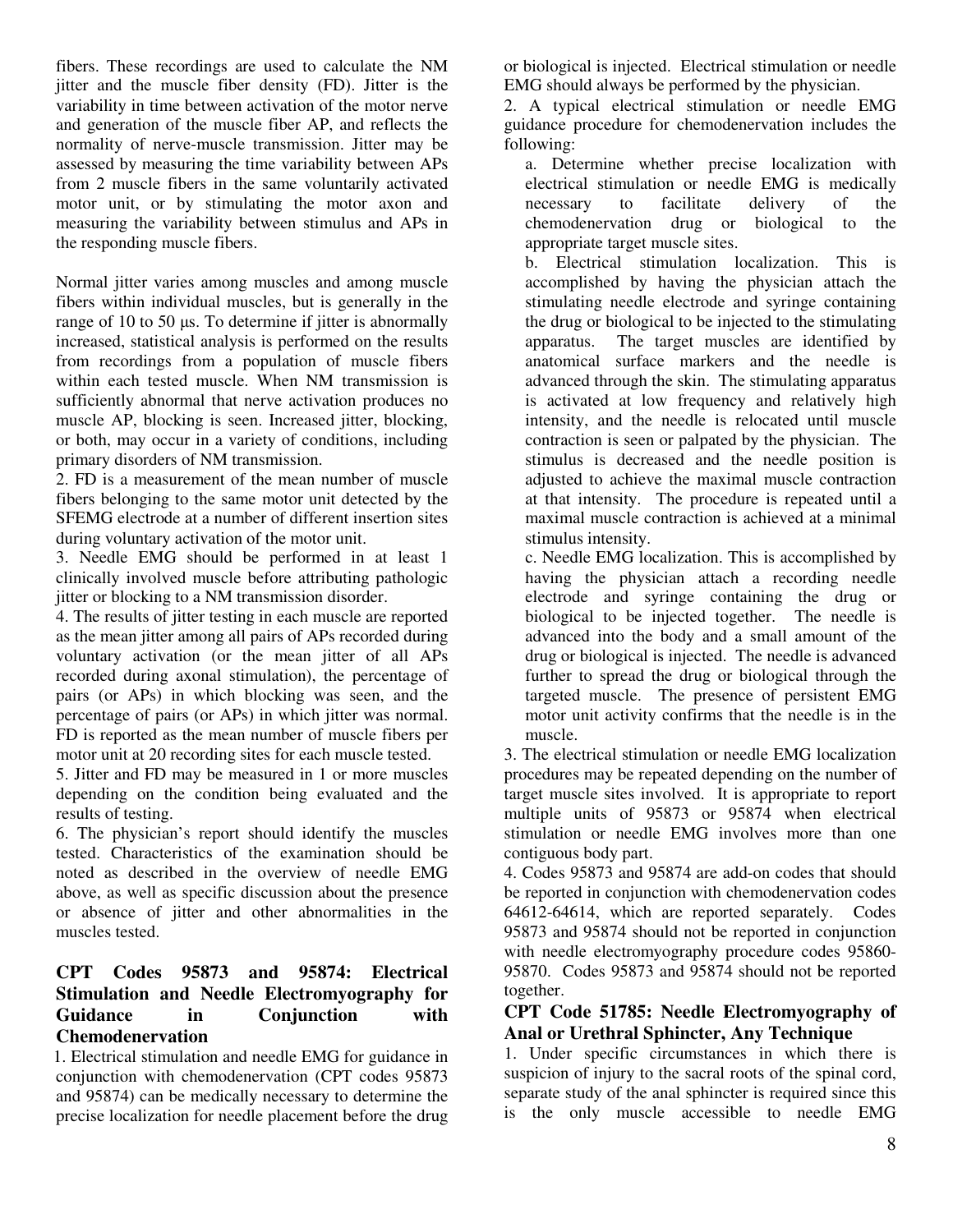examination which receives its innervation through these roots. This testing may also be performed to assess the innervation and anatomic integrity of the sphincters.

2. In investigations of the function of the sacral roots, needle EMG study of the anal sphincter can be combined with electrically-elicited measurement of the bulbocavernosus reflex latency (CPT code 51792).

3. The physician's report should identify the muscles tested. Characteristics of the examination should be noted as described in the overview of needle EMG above.

#### **Late Responses: H-Reflex and F-Wave Studies Overview**

1. Late responses are performed to evaluate nerve conduction in portions of the nerve more proximal (near the spine) and, therefore, inaccessible to direct assessment using conventional techniques. Electrical stimulation is applied on the skin surface near a nerve site in a manner that sends impulses both proximally and distally. Characteristics of the response are assessed, including latency.

2. F-wave and H-reflex studies provide information in the evaluation of radiculopathies, plexopathies,

polyneuropathies (especially with multifocal conduction block or in suspected Guillain-Barré syndrome or chronic inflammatory demyelinating polyneuropathy), and proximal mononeuropathies. In some cases, they may be the only abnormal study.

3. The physician's report should identify the nerves evaluated and the F-wave and H-reflex characteristics, including latency.

#### **CPT Codes 95934 and 95936: H-Reflex Studies**

1. CPT codes 95934 and 95936 are defined as unilateral H-reflex study codes and are intended to be reported per study. Typically, only two H-reflex studies are performed in a given examination.

2. H-reflex studies usually must be performed bilaterally because symmetry of responses is an important criterion for abnormality. When a bilateral H-reflex study is performed, the entire procedure must be repeated, increasing examiner time and effort; there are no economies of scale in multiple H-reflex testing. A bilateral H-reflex study should be reported by appending modifier "-50 Bilateral Procedure," to the CPT code reported.

3. H-reflex studies usually involve assessment of the gastrocnemius/soleus muscle complex in the calf (CPT code 95934). Bilateral gastrocnemius/soleus H-reflex abnormalities are often early indications of spinal stenosis, or bilateral S1 radiculopathies.

4. In rare instances, H-reflexes need to be tested in muscles other than the gastrocnemius/soleus muscle, for

example, in the upper limbs. In conditions such as cervical radiculopathies or brachial plexopathies, an Hreflex study can be performed in the arm (flexor carpi radialis muscle). Other muscles that may be tested, although rarely, are the intrinsic small muscles of the hand and foot. These cases would be coded using CPT code 95936.

#### **CPT Code 95903: Nerve Conduction Study With F-Wave Study**

F-wave studies are billed in combination with the motor nerves that are examined (CPT code 95903). Although the set-up for an F-wave study is similar to the set-up for a motor NCS, the testing is performed separately from motor NCSs, utilizing different machine settings and separate stimulation to obtain a larger number of responses (at least 10).

1. The number of F-wave studies which need to be performed on a given patient depends on the working diagnosis and the EDX findings already in evidence. It may be appropriate in the same patient to perform some motor NCSs with an F wave and others without an F wave.

#### **CPT Code 95933: Blink Reflexes Overview**

1. The blink reflex (CPT code 95933) is an electrophysiologic analog of the corneal reflex. The latency of the responses, including side-to-side differences, can help localize pathology in the region of the fifth or seventh cranial nerves, or in the brainstem. The latencies and amplitudes of directly elicited facial motor responses should be determined to exclude a peripheral abnormality if the blink reflexes are abnormal.

2. Recordings should be made bilaterally with both ipsilateral and contralateral stimulation.

3. The report of this study should include the presence or absence of the R1 and R2 components on both sides and the latencies of recorded R1 and R2 components.

# **CPT Code 95937: Neuromuscular Junction Studies**

#### **Overview**

1. Repetitive stimulation studies (CPT code 95937) are used to identify and to differentiate disorders of the NMJ. This test consists of recording muscle responses to a series of nerve stimuli (at variable rates), both before, and at various intervals after, exercise or transmission of high-frequency stimuli.

2. These codes may be used in association with motor and sensory NCSs of the same nerves and are reimbursed separately.

3. When this study is performed, the physician's report should note characteristics of the test, including the rate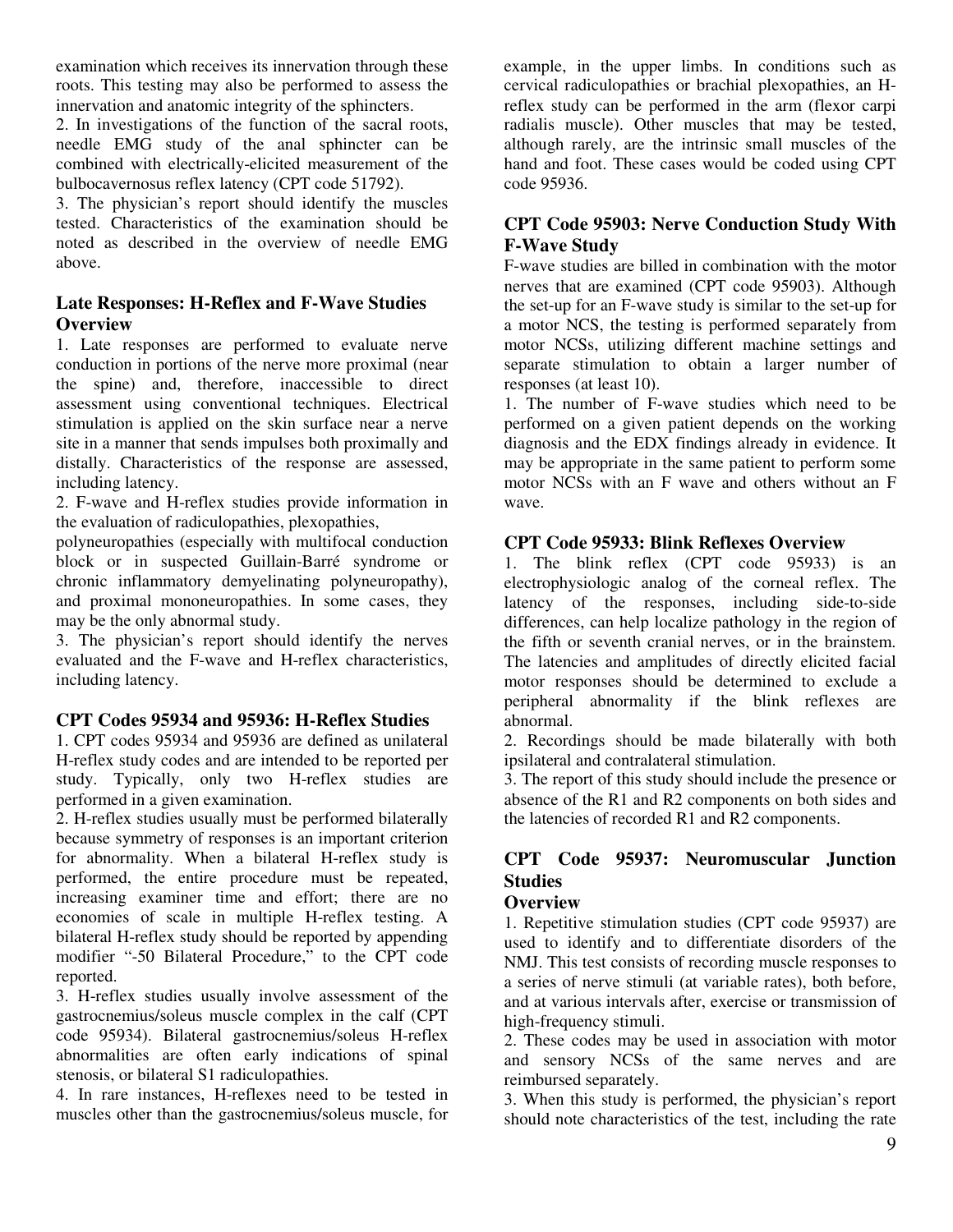of repetition of stimulations, and any significant incremental or decremental response.

#### **CPT Codes 95925-95927: Somatosensory Evoked Potentials Overview**

Somatosensory evoked potentials (SEPs) (CPT codes 95925, 95926, and 95927) are an extension of the EDX evaluation and can be used to test conduction in various sensory fibers of the peripheral and central nervous systems. SEPs may be used to assess the functional integrity of the central and peripheral sensory pathways.

Common diagnoses in EDX medicine where SEPs have demonstrated usefulness include but are not limited to the following: spinal cord trauma, subacute combined degeneration, nontraumatic spinal cord lesions (e.g., cervical spondylosis), multiple sclerosis, spinocerebellar degeneration, myoclonus, coma, and intraoperative monitoring of spinal cord, brainstem, and brain sensory tracts. Intraoperative SEP monitoring is indicated for selected spine surgeries in which there is a risk of additional nerve root or spinal cord injury. Indications for SEP monitoring may include, but are not limited to, complex, extensive, or lengthy procedures, and when mandated by hospital policy. However, intraoperative SEP monitoring may not be indicated for routine lumbar or cervical root decompression.

SEPs are noninvasive studies performed by repetitive submaximal stimulation of a sensory or mixed sensorimotor peripheral nerve and recording the averaged responses from electrodes placed over proximal portions of the nerve stimulated, plexus, spine, and scalp. Amplitude, peak, and interpeak latency measurements with side-to-side comparisons are used to assess abnormalities.

1. The SEP study codes are separated into upper and lower limbs. A maximum of two codes are to be submitted for all upper or lower limb studies performed on a given patient on a given day. SEP study codes are defined as bilateral studies. A unilateral study using CPT codes 95925, 95926, or 95927 should be reported with modifier "-52, Reduced Services."

2. Depending on the clinical condition being investigated, several nerves in 1 extremity may have to be tested and compared with the opposite limb.

3. The physician's SEP report should note which nerves were tested, latencies at various testing points, and an evaluation of whether the resulting values are normal or abnormal.

#### **Autonomic Nervous System Function Testing Overview**

The purpose of autonomic nervous system function testing is to determine the presence of autonomic dysfunction, the site of autonomic dysfunction, and the various autonomic systems which may be disordered.

#### **CPT Code 95921: Cardiovagal Innervation**

Cardiovagal innervation tests provide a standardized quantitative evaluation of vagal innervation to the heart (parasympathetic function). The responses are based on the interpretation of changes in continuous heart rate recordings in response to standardized maneuvers. Impairment occurs in autonomic failure due to diseases such as Shy-Drager syndrome, idiopathic orthostatic hypotension, diabetic neuropathy, and other neuropathies affecting autonomic nerves.

#### **CPT Code 95922: Vasomotor Adrenergic Innervation**

Vasomotor adrenergic innervation evaluates adrenergic innervation of the circulation and of the heart in autonomic failure due to diseases such as Shy-Drager syndrome, idiopathic orthostatic hypotension, diabetic neuropathy, and other neuropathies affecting autonomic nerves.

#### **CPT Code 95923: Evaluation of Sudomotor Function**

Sudomotor function can be evaluated using any of the following methods:

1. A quantitative sudomotor axon reflex test (QSART) is a noninvasive test that evaluates the integrity of the distal postganglionic sympathetic nerve fibers which may be impaired in diabetic and other neuropathies affecting autonomic nerves and in progressive autonomic disorders. This test involves the stimulation of sympathetic nerve fibers to the sweat glands at standard sites by the iontophoresis of acetylcholine and measuring the evoked sweat response by sudorometers. The test is performed optimally on 1 forearm site and 3 sites on the lower extremities in order to determine the severity and distribution of the sympathetic deficit.

2. The silastic sweat imprint differs from QSART in that the recording is an imprint of the sweat droplets appearing as indentations on silastic material.

3. The thermoregulatory sweat test is a test of sympathetic nerves that supply the skin. The skin is dusted with an indicator powder which changes color when the patient sweats in response to raising the patient's temperature by raising the ambient temperature in a heat cabinet.

4. Sympathetic peripheral autonomic skin (or surface) potentials (PASPs) are evoked by electrical stimulation (of the skin) and electric potential recordings are made over the palm and soles of the feet. The PASP change is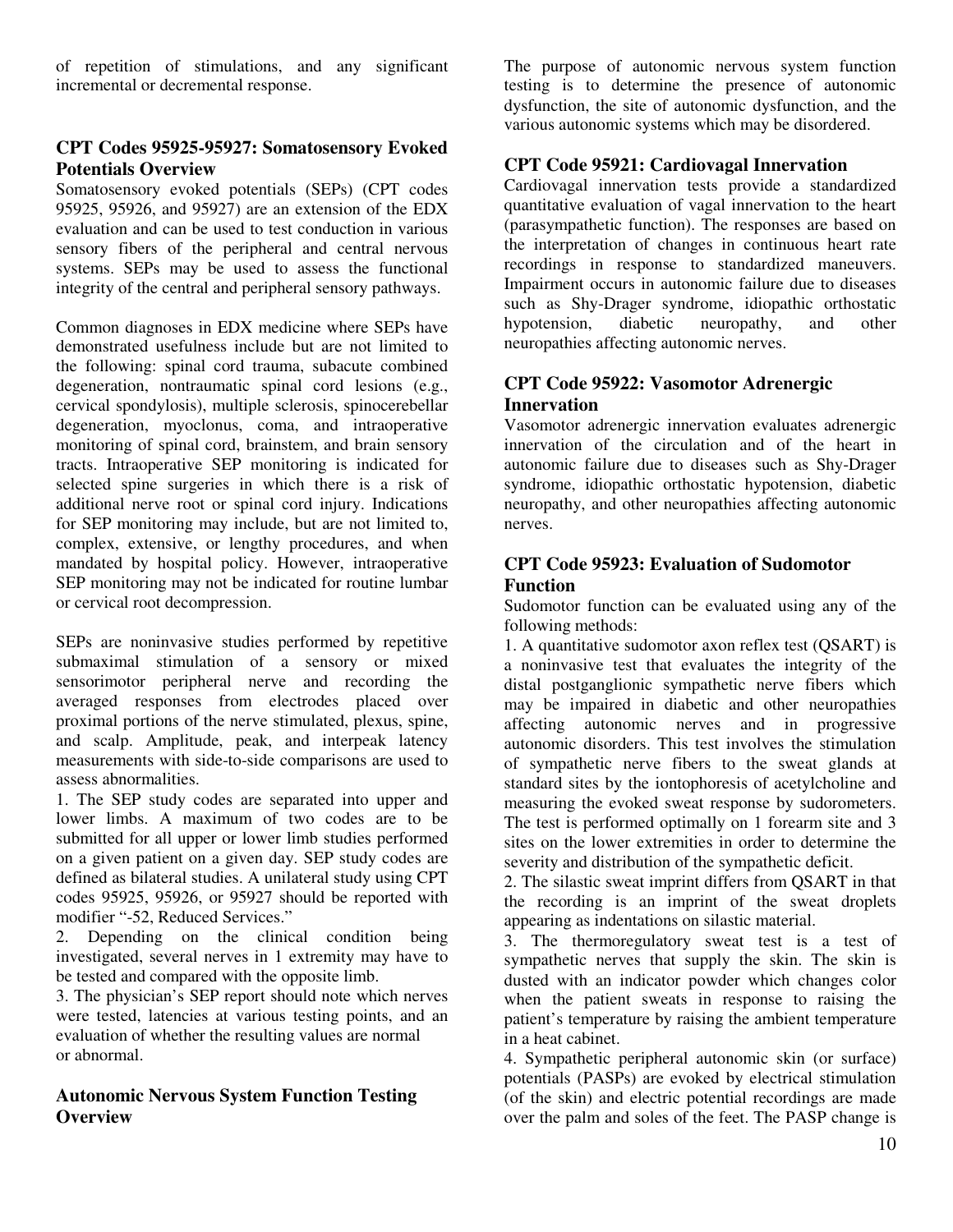carried by autonomic nerve fibers and evaluates if these fibers are working normally.

5. When these evaluative tests are conducted, the physician's report should state which test(s) was/were conducted and whether the test results were normal or abnormal.

#### **Maximum Number of Tests Necessary in 90% of Cases**

Table 1, "Maximum Number of Studies," summarizes the AANEM's recommendations regarding a reasonable maximum number of studies per diagnostic category necessary for a physician to arrive at a diagnosis in 90% of patients with that final diagnosis. Each number in the "Maximum Number of Studies Table" represents 1 study or unit. The table is designed as a tool to identify outlier trends and prevent abuse and overutilization; it is not an absolute maximum threshold, and should not be used to automatically deny reimbursement over the maximum.

The maximum numbers, as shown in the table, are designed to apply to a diversity of practice styles, as well as practice types, including those at referral centers where more complex testing is frequently necessary. In simple, straightforward cases, fewer tests will be necessary. This is particularly true when results of the most critical tests are normal. In complex cases, the maximum numbers in the table will be insufficient for

the physician to arrive at a complete diagnosis. In cases where there are borderline findings, additional tests may be required to determine if the findings are significant.

The appropriate number of studies to be performed should be left to the judgment of the physician performing the EDX evaluation; however, in the small number of cases which require testing in excess of the numbers listed in the table (the AANEM estimates 10% of cases), the physician should be able to provide supplementary documentation to justify the additional testing. Such documentation should explain what other differential diagnostic problems needed to be ruled out in that particular situation,.

Multiple diagnoses will be established by EDX testing in approximately 25% of patients. When multiple diagnoses are identified, the recommendations listed in Table 1 for a single diagnostic category do not apply.

It should be noted that in some situations it is necessary to test an asymptomatic contralateral limb to establish normative values for an individual patient. Normal values based on the general population alone are less sensitive than this approach, therefore restrictions on contralateral asymptomatic limb testing will reduce the sensitivity of EDX tests.

| maximum numbers in the table will be msurficient for |                 |                     |                |                          |                |
|------------------------------------------------------|-----------------|---------------------|----------------|--------------------------|----------------|
| Table 1: Maximum Number of Studies Table             |                 |                     |                |                          |                |
|                                                      | Needle EMG,     | Nerve Conduction    |                | Other Electrodiagnostic  |                |
|                                                      | CPT 95860-      | Studies, CPT 95900- |                | Studies, CPT 95934-95937 |                |
|                                                      | 95870           | 95904               |                |                          |                |
| Indication                                           | Number of       | Motor               | Sensory        | H-Reflex                 | Neuromuscular  |
|                                                      | <b>Services</b> | <b>NCS</b>          | <b>NCS</b>     |                          | Junction       |
|                                                      | (Tests)         | with                |                |                          | Testing        |
|                                                      |                 | and/or              |                |                          | (Repetitive    |
|                                                      |                 | without             |                |                          | Stimulation    |
|                                                      |                 | F-wave              |                |                          |                |
| Carpal Tunnel (unilateral)                           |                 | 3                   | $\overline{4}$ |                          |                |
| Carpal Tunnel (bilateral)                            | 2               | 5                   | 6              |                          |                |
| Radiculopathy                                        | $\overline{2}$  | $\overline{3}$      | $\overline{2}$ | $\overline{2}$           |                |
| Mononeuropathy                                       |                 | 3                   | 3              | $\overline{2}$           |                |
| Polyneuropathy/Mononeuropathy Multiplex              | 3               | $\overline{4}$      | $\overline{4}$ | $\overline{2}$           |                |
| Myopathy                                             | 2               | 2                   | $\overline{2}$ |                          | $\overline{2}$ |
| Motor Neuronopathy (e.g., ALS)                       | 4               | 4                   | $\overline{2}$ |                          | $\overline{2}$ |
| Plexopathy                                           | $\overline{2}$  | 4                   | 6              | $\overline{2}$           |                |
| Neuromuscular Junction                               | 2               | $\overline{c}$      | 2              |                          | 3              |
| Tarsal Tunnel Syndrome (unilateral)                  |                 | 4                   | 4              |                          |                |
| Tarsal Tunnel Syndrome (bilateral)                   | 2               | 5                   | 6              |                          |                |
| Weakness, Fatigue, Cramps or Twitching (focal)       | 2               | 3                   | 4              |                          | $\overline{2}$ |
| Weakness, Fatigue, Cramps or Twitching (general)     | 4               | 4                   | 4              |                          | $\overline{2}$ |
| Pain, Numbness, or Tingling (unilateral)             |                 | 3                   | 4              | $\overline{c}$           |                |
| Pain, Numbness, or Tingling (bilateral)              | $\overline{2}$  | 4                   | 6              | $\overline{2}$           |                |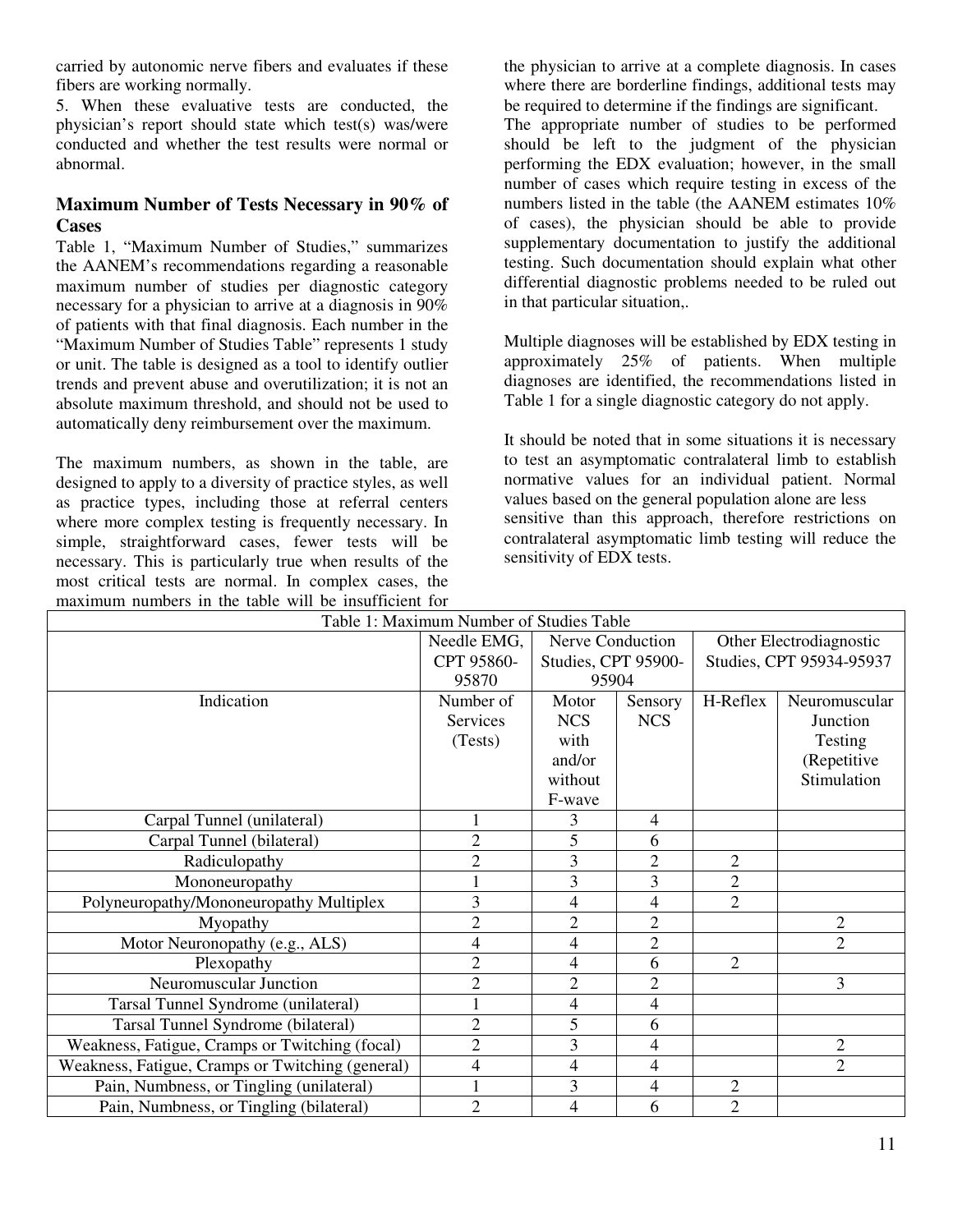#### **Carpal Tunnel Syndrome**

For suspected carpal tunnel syndrome (CTS), bilateral median motor and sensory NCSs are often indicated. The studies in the contralateral asymptomatic limb serve as controls in cases where values are borderline and may establish the presence of bilateral CTS, which is a frequent finding. Two to 4 additional sensory or mixed NCSs can be compared to the median sensory NCSs to increase the diagnostic sensitivity of the testing. The additional sensory NCSs and an additional motor NCS (usually ulnar) are indicated to exclude a generalized neuropathy or multiple mononeuropathies.

If 2 sensitive sensory NCSs are performed at the beginning start, additional sensory testing on the same limb is rarely needed. For suspected bilateral CTS, bilateral median motor and sensory NCSs are indicated. Up to 2 additional motor and 2 additional sensory NCSs are often indicated. The extent of the needle EMG examination depends on the results of the NCSs and the differential diagnosis considered in the individual patient.

Additional testing may be indicated in patients with a differential diagnosis which includes peripheral neuropathy, cervical radiculopathy, brachial plexopathy, or more proximal median neuropathy.

#### **Radiculopathy**

A minimal evaluation for radiculopathy includes 1 motor and 1 sensory NCS and a needle EMG examination of the involved limb. However, the EDX testing can include up to 3 motor NCSs (in cases of an abnormal motor NCS, the same nerve in the contralateral limb and another motor nerve in the ipsilateral limb can be studied) and 2 sensory NCSs. Bilateral studies are often necessary to exclude a central disc herniation with bilateral radiculopathies or spinal stenosis or to differentiate between radiculopathy and plexopathy, polyneuropathy, or mononeuropathy. H reflexes and F waves can provide useful complementary information that is helpful in the evaluation of suspected radiculopathy and can add to the certainty of EDX information supporting a diagnosis of root dysfunction.

Radiculopathies cannot be diagnosed by NCS alone; needle EMG must be performed to confirm a radiculopathy. Therefore, these studies should be performed together by 1 physician supervising and/or performing all aspects of the study

#### **Polyneuropathy/Mononeuropathy Multiplex**

In order to characterize the nature of the polyneuropathy (axonal or demyelinating, diffuse or multifocal) and in order to exclude polyradiculopathy, plexopathy, neuronopathy, or multiple mononeuropathies, it may be necessary to study 4 motor and 4 sensory nerves, consisting of 2 motor and 2 sensory NCSs in 1 leg, 1 motor and 1 sensory NCS in the opposite leg, and 1 motor and 1 sensory NCS in 1 arm. H-reflex studies and F-wave studies from 2 nerves may provide additional diagnostic information. At least 2 limbs should be studied by a needle EMG examination. Studies of related paraspinal muscles are indicated to exclude some conditions such as polyradiculopathy.

#### **Myopathy**

To diagnose a myopathy, a needle EMG examination of 2 limbs is indicated. To help exclude other disorders such as polyneuropathy or neuronopathy, 2 motor and 2 sensory NCSs are indicated. Two repetitive motor nerve stimulation studies may be performed to exclude a disorder of NM transmission.

#### **Motor Neuronopathy**

In order to establish the diagnosis of motor neuronopathy (for example, amyotrophic lateral sclerosis [ALS or Lou Gehrig's disease]) and to exclude other disorders in the differential diagnosis, such as multifocal motor neuropathy or polyneuropathy, up to 4 motor nerves and 2 sensory nerves may be studied.

Needle EMG of up to 4 extremities (or 3 limbs and facial or tongue muscles) is often necessary to document widespread denervation and to exclude a myopathy. One repetitive motor nerve stimulation study may be indicated to exclude a disorder affecting NM transmission.

#### **Plexopathy**

To characterize a brachial plexopathy and to differentiate it from cervical radiculopathy and mononeuropathies, it is often necessary to study all major sensory and motor nerves that can be easily studied in both upper extremities (radial, median, ulnar, and medial and lateral antebrachial cutaneous sensory; radial, median, ulnar, and possibly axillary and musculocutaneous motor) and to perform a needle EMG examination in both upper extremities. To characterize the lumbosacral plexopathy and to differentiate it from lumbar radiculopathy and mononeuropathies, it is often necessary to study all major sensory and motor nerves that can be easily studied in both lower extremities (superficial peroneal and sural sensory; peroneal and posterior tibial motor) and to perform a needle EMG examination in both lower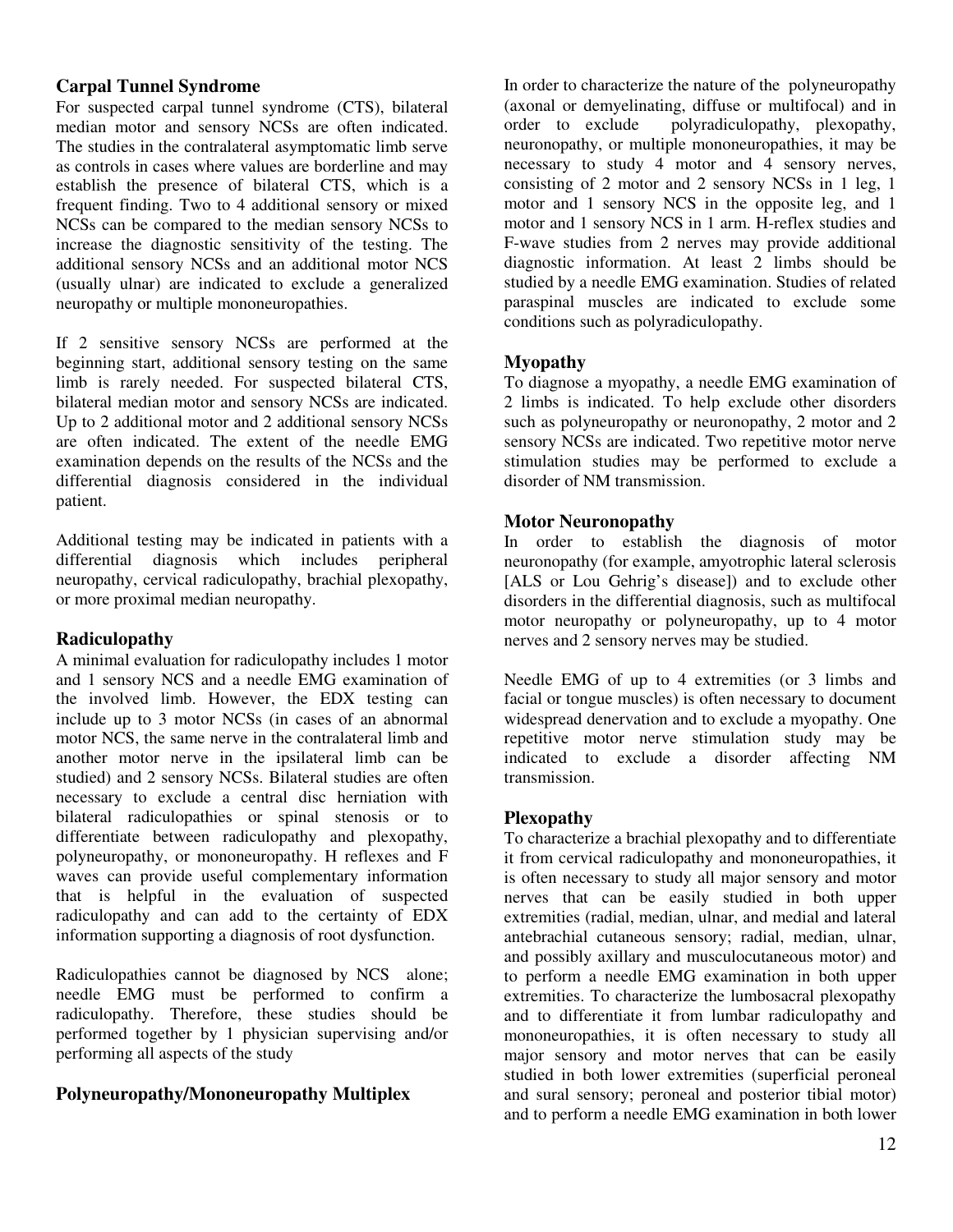extremities. F-wave studies in the motor nerves and soleus H reflexes also provide useful information.

#### **Neuromuscular Junction**

To demonstrate and characterize abnormal NM transmission, repetitive nerve stimulation studies should be performed in up to 2 nerves and SFEMG in up to 2 muscles. If any of these are abnormal, up to 2 motor and 2 sensory NCSs may be performed to exclude neuropathies that can be associated with abnormal NM transmission. At least 1 motor and 1 sensory NCS should be performed in a clinically involved limb, preferably in the distribution of a nerve studied with repetitive stimulation or SFEMG. At least 1 distal and 1 proximal muscle should be studied by a needle EMG examination to exclude a neuropathy or myopathy that can be associated with abnormal repetitive stimulation studies or SFEMG. At least 1 of the muscles should be clinically involved and both muscles should be in clinically involved limbs.

#### **Timing of Testing After an Injury**

In combination, NCSs and a needle EMG examination may be most helpful when performed several weeks after the injury has occurred. However, NCSs are often useful acutely after nerve injury, for example, if there is concern that a nerve has been severed. In fact, if studies are delayed, the opportunity to precisely identify the region of injury or to intervene may be lost. In some cases, even needle EMG testing performed immediately after a nerve injury may demonstrate abnormal motor unit action potential (MUAP) recruitment and/or provide baseline information that can be helpful to document preexisting conditions, date the injury, or serve as a baseline for comparison with later studies.

Because of the variability of different nerve injuries, a standard rule on the timing of EDX testing cannot easily be established and the AANEM does not have specific recommendations in this regard. In all instances, the AANEM encourages dialogue between physicians and payers and encourages the appropriate use of the physician's clinical judgment in determining when studies are most appropriately performed and what studies should be conducted.

#### **Frequency of Electrodiagnostic Testing in a Given Patient**

There are many clinical situations where good medical management requires repeat testing, such as in the following examples:

1. **Second diagnosis**. Where a single diagnosis is made on the first visit, but the patient subsequently develops a new set of symptoms, further evaluation is required for a second diagnosis that treatment can begin.

2 **Inconclusive diagnosis**. When a serious diagnosis (e.g., ALS) is suspected but the results of the needle EMG/NCS examination are insufficient to be conclusive, follow-up studies are needed to establish or exclude the diagnosis.

3. **Rapidly evolving disease**. Initial EDX testing in

some diseases may not show any abnormality (e.g., Guillain-Barré syndrome) in the first 1 to 2 weeks. An early diagnosis confirmed by repeat electrodiagnosis must be made quickly so that treatment can begin. Follow-up testing can be extremely useful in establishing prognosis and monitoring patient status.

4. **Course of the disease**. Certain treatable diseases such as polymyositis and myasthenia gravis follow a fluctuating course with variable response to treatment. The physician treating such patients needs to monitor the disease progress and the response to therapeutic interventions. The results of follow-up evaluations may be necessary to guide treatment decisions.

5. **Unexpected course or change in course of the disease.** 

In certain situations, management of a diagnosed

condition may not yield expected results or new, questionably related problems may occur (e.g.,

failure to improve following surgery for radiculopathy). In these instances, reexamination is appropriate.

6**. Recovery from injury**. Repeat evaluations may be needed to monitor recovery, to help establish prognosis, and/or to determine the need for and timing of surgical intervention (e.g., traumatic nerve injury).

Repeat EDX evaluation is therefore sometimes necessary and, when justifiable, should be reimbursed. Reasonable limits can be set concerning the frequency of repeat EDX testing per year in a given patient by a given EDX physician for a given diagnosis. The following numbers of tests per 12-month period per diagnosis per physician are acceptable:

1. **Two** tests for carpal tunnel-unilateral, carpal tunnelbilateral, radiculopathy, mononeuropathy, polyneuropathy, myopathy, and NMJ disorders.

2. **Three** tests for motor neuronopathy and plexopathy. These limits should **not** apply if the patient requires evaluation by more than 1 EDX physician (i.e., a second opinion or an expert opinion at a tertiary care center) in a given year or if the patient requires evaluation for a second diagnosis in a given year.

Additional studies may be required or appropriate over and above these guidelines. In such situations, the reason for the repeat study should be included in the body of the report or in the patient's chart. Comparison with the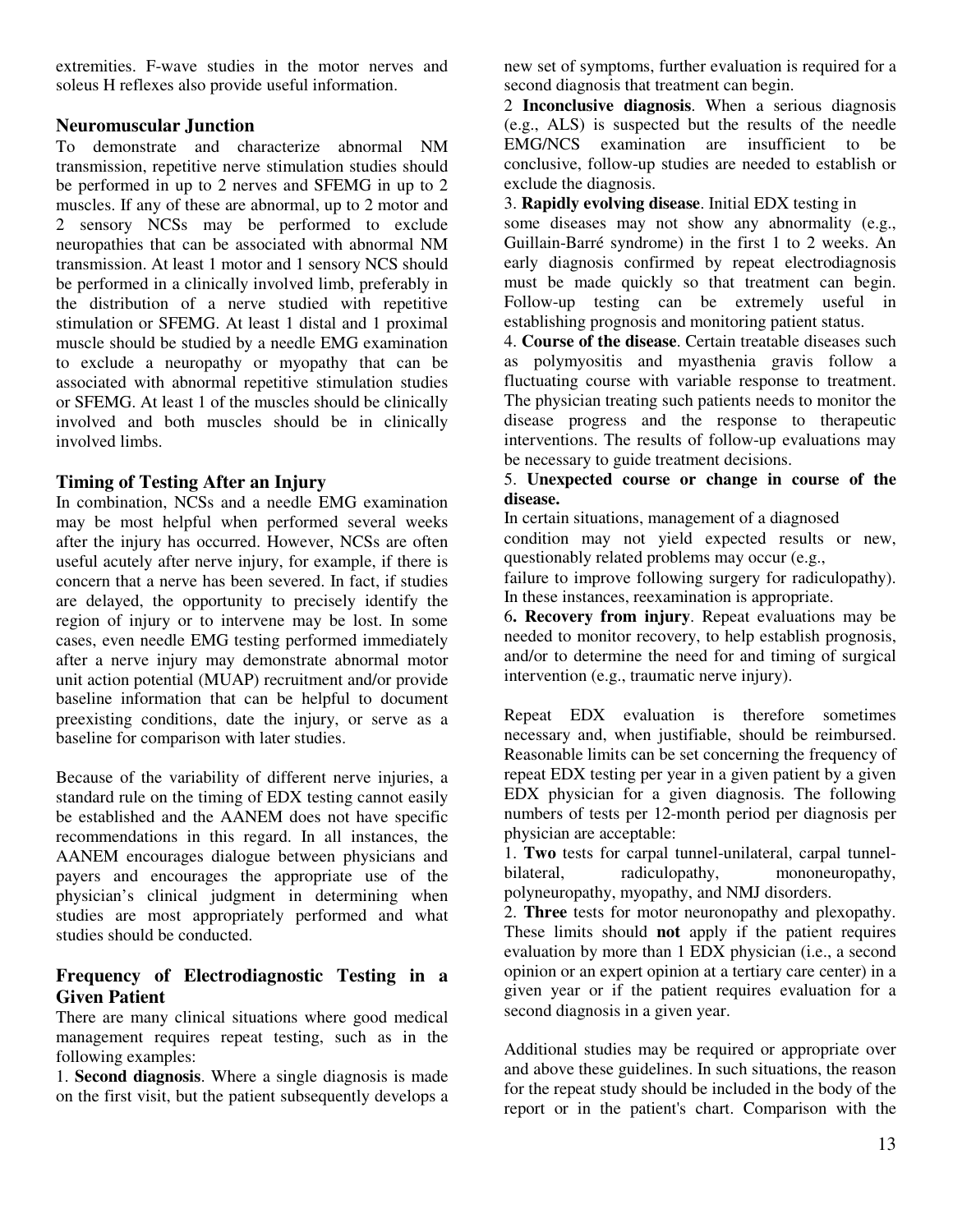previous test results should be documented. This additional documentation from the physician regarding the necessity for the additional repeat testing would be appropriate. Repeat EDX testing should not be necessary in a 12-month period in 80% of all cases.

#### **Minimum Standards**

1. EDX testing should be medically indicated.

2. Testing should be performed using EDX equipment that provides assessment of all parameters of the recorded signals. Studies performed with devices designed only for "screening purposes" rather than diagnosis are not acceptable under this policy.

3. The number of tests performed should be the minimum needed to establish an accurate diagnosis.

4. NCSs should be either (a) performed directly by a physician or (b) performed by a trained individual

under the direct supervision of a physician. Direct supervision means that the physician is in close physical proximity to the EDX laboratory while testing is underway, is immediately available to provide the trained individual with assistance and direction, and is responsible for selecting the appropriate NCSs to be performed.

5. The needle EMG examination must be performed by a physician specially trained in EDX medicine, as these tests are simultaneously performed and interpreted. The EDX laboratory must have the ability to perform needle EMG. NCSs should not be performed without needle EMG except in unique circumstances. EMG and NCSs should be performed together in the same EDX evaluation when possible.

6. It is appropriate for only 1 attending physician to perform or supervise all of the components of the EDX testing (e.g., history taking, physical evaluation, supervision and/or performance of the EDX test, and interpretation) for a given patient and for all the testing to occur on the same date of service. The reporting of NCS and needle EMG study results should be integrated into a unifying diagnostic impression.

7. In contrast, dissociation of NCS and needle EMG results into separate reports is inappropriate unless specifically explained by the physician. Performance and/or interpretation of NCSs separately from that of the needle EMG component of the test should clearly be the exception (e.g. when testing an acute nerve injury) rather than an established practice pattern for a given practitioner.

#### **Conclusion**

Well written reimbursement policies will positively impact patient care. On the other hand, poorly written policies may lead to diagnostic judgments based on inadequate information. The quality of patient care will

suffer, the risk of patient injury will increase due to incorrect diagnosis, misdiagnosis, or improper treatment (e.g., unnecessary surgery), and the cost of medical care will escalate. In addition, underutilization of needed diagnostic testing may cost payers money. If the physician does not get the full information needed for proper diagnosis from an initial EDX evaluation because the evaluation is inadequate, the evaluation may need to be repeated in a more thorough manner with additional expense. It must also be emphasized that having to justify the reasons behind each CPT unit by separate narrative will be time consuming and expensive for physician and insurance carrier alike, and will not allow for efficient electronic claims submission.

#### **Looking to the Future**

Physicians expect that the development of practice parameters and outcome studies will profoundly influence the practice of medicine. Practice parameter documents, however, may contain hierarchical decision trees that recommend modification of the planned EDX testing during the performance of the study in response to the information obtained as the study proceeds. Such a dynamic study design does not readily lend itself to a reductionistic bottom-line approach to the number of EDX studies allowed to be reimbursed per diagnosis. The AANEM will utilize appropriate practice guidelines to update this policy.

The AANEM will provide additional input in the future to help organizations establish medically appropriate practice guidelines for EDX medicine from which new and improved coding and reimbursement policies could be developed.

Approved by the American Association of Neuromuscular  $\&$ Electrodiagnostic

Medicine: September 1997; updated 1998, 1999, 2000, 2001, 2002, and 2004. Endorsed by the American Academy of Neurology: February 1998, February 2002, and June 2004.

Endorsed by the American Academy of Physical Medicine & Rehabilitation: June 1998, March 2002, and June 2004.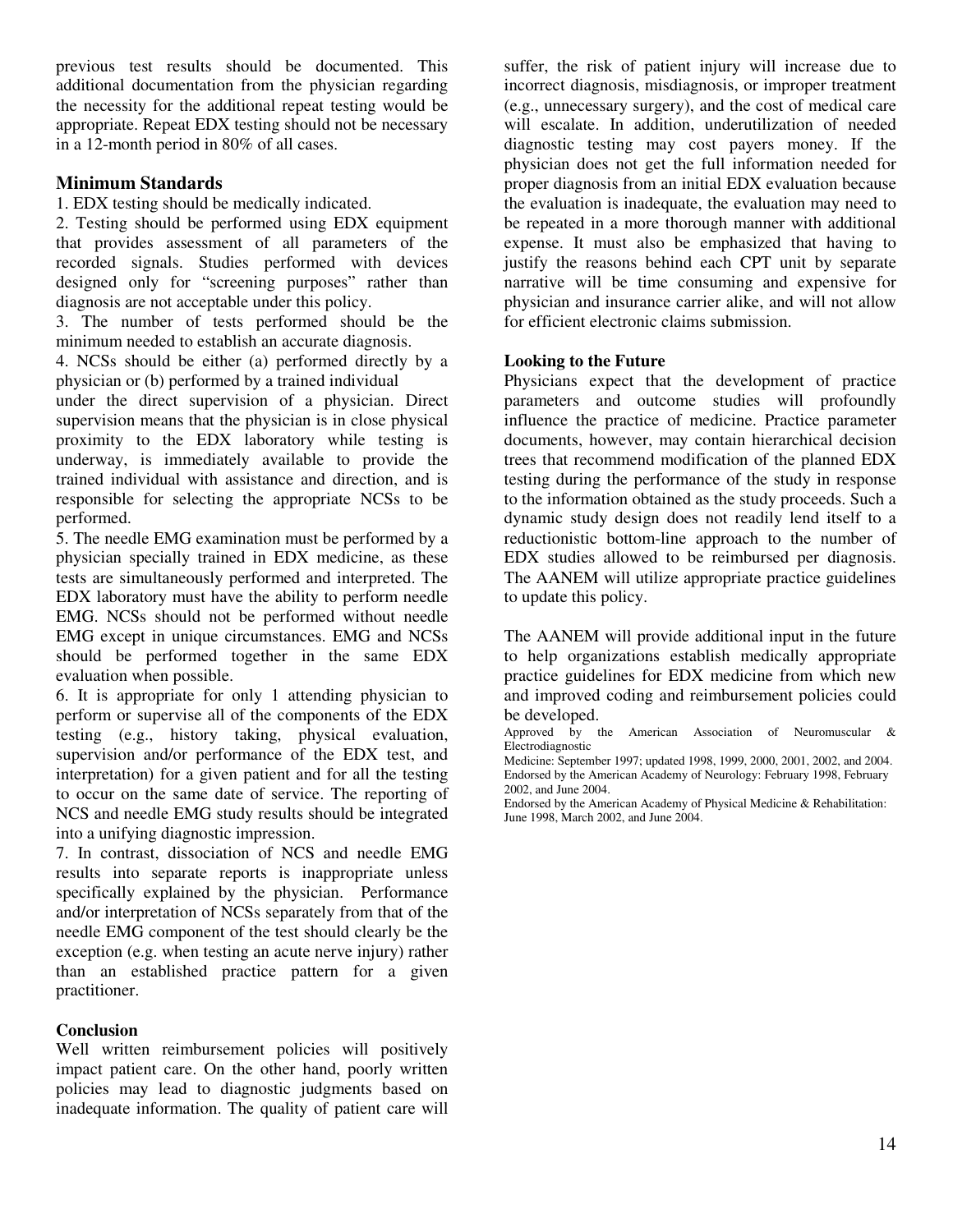**Codes 95900 and 95903 involve the following nerves:** 

#### **I. Upper Extremity/Cervical Plexus/Brachial Plexus Motor Nerves**

A. Axillary motor nerve to the deltoid

B. Long thoracic motor nerve to the serratus anterior

C. Median nerve

1. Median motor nerve to the abductor pollicis brevis

- 2. Median motor nerve, anterior interosseou
- branch, to the flexor pollicis longus

3 Median motor nerve, anterior interosseous branch, to the pronator quadratus

- 4. Median motor nerve to the first lumbrical
- 5. Median motor nerve to the second lumbrical

D. Musculocutaneous motor nerve to the biceps brachii

E. Radial nerve

1. Radial motor nerve to the extensor carpi ulnaris

2. Radial motor nerve to the extensor digitorum communis

3. Radial motor nerve to the extensor indicis proprius

- 4. Radial motor nerve to the brachioradialis
- F. Suprascapular nerve
- 1. Suprascapular motor nerve to the supraspinatus

2. Suprascapular motor nerve to the infraspinatus

G. Thoracodorsal motor nerve to the latissimus dorsi

- H. Ulnar nerve
- 1. Ulnar motor nerve to the abductor digiti minimi
- 2. Ulnar motor nerve to the palmar interosseous

3. Ulnar motor nerve to the first dorsal interosseous

4. Ulnar motor nerve to the flexor carpi ulnaris I. Other

#### **II. Lower Extremity Motor Nerves**

A. Femoral motor nerve to the quadriceps

- 1. Femoral motor nerve to vastus medialis
- 2. Femoral motor nerve to vastus lateralis
- 3. Femoral motor nerve to vastus intermedialis
- 4. Femoral motor nerve to rectus femoris.
- B. Iloinguinal motor nerve
- C. Peroneal nerve

1. Peroneal motor nerve to the extensor digitorum brevis

- 2. Peroneal motor nerve to the peroneus brevis
- 3. Peroneal motor nerve to the peroneus longus
- 4. Peroneal motor nerve to the tibialis anterior
- D. Plantar motor nerve
- E. Sciatic nerve
- F. Tibial nerve
- 1. Tibial motor nerve, inferior calcaneal
- branch, to the abductor digiti minimi

2. Tibial motor nerve, medial plantar branch, to the abductor hallucis

- 3. Tibial motor nerve, lateral plantar branch, to
- the flexor digiti minimi brevis
- G. Other

#### **II. Cranial Nerves and Trunk**

- A. Cranial nerve VII (facial motor nerve)
- 1. Facial nerve to the frontalis
- 2 Facial nerve to the nasalis
- 3. Facial nerve to the orbicularis oculi
- 4. Facial nerve to the orbicularis oris
- B. Cranial nerve XI (spinal accessory motor nerve)
- C. Cranial nerve XII (hypoglossal motor nerve)
- D. Intercostal motor nerve
- E. Phrenic motor nerve to the diaphragm
- F. Recurrent laryngeal nerve
- G. Other

## **IV. Nerve Roots**

- A Cervical nerve root stimulation
- 1. Cervical level 5 (C5)
- 2. Cervical level 6 (C6)
- 3. Cervical level 7 (C7)
- 4. Cervical level 8 (C8)
- B. Thoracic nerve root stimulation
- 1. Thoracic level 1 (T1)
- 2. Thoracic level 2 (T2)
- 3. Thoracic level 3 (T3)
- 4. Thoracic level 4 (T4)
- 5. Thoracic level 5 (T5)
- 6. Thoracic level 6 (T6)
- 7. Thoracic level 7 (T7)
- 8. Thoracic level 8 (T8)
- 9. Thoracic level 9 (T9)
- 10. Thoracic level 10 (T10)
- 11. Thoracic level 11 (T11)
- 12. Thoracic level 12 (T12)

# **List of Nerves with Added Specificity Appendix A**

- C. Lumbar nerve root stimulation
- 1. Lumbar level 1 (L1)
- 2. Lumbar level 2 (L2)
- 3. Lumbar level 3 (L3)
- 4. Lumbar level 4 (L4)
- 5. Lumbar level 5 (L5)
- D. Sacral nerve root stimulation
- 1. Sacral level 1 (S1)
- 2. Sacral level 2 (S2)
- 3. Sacral level 3 (S3)